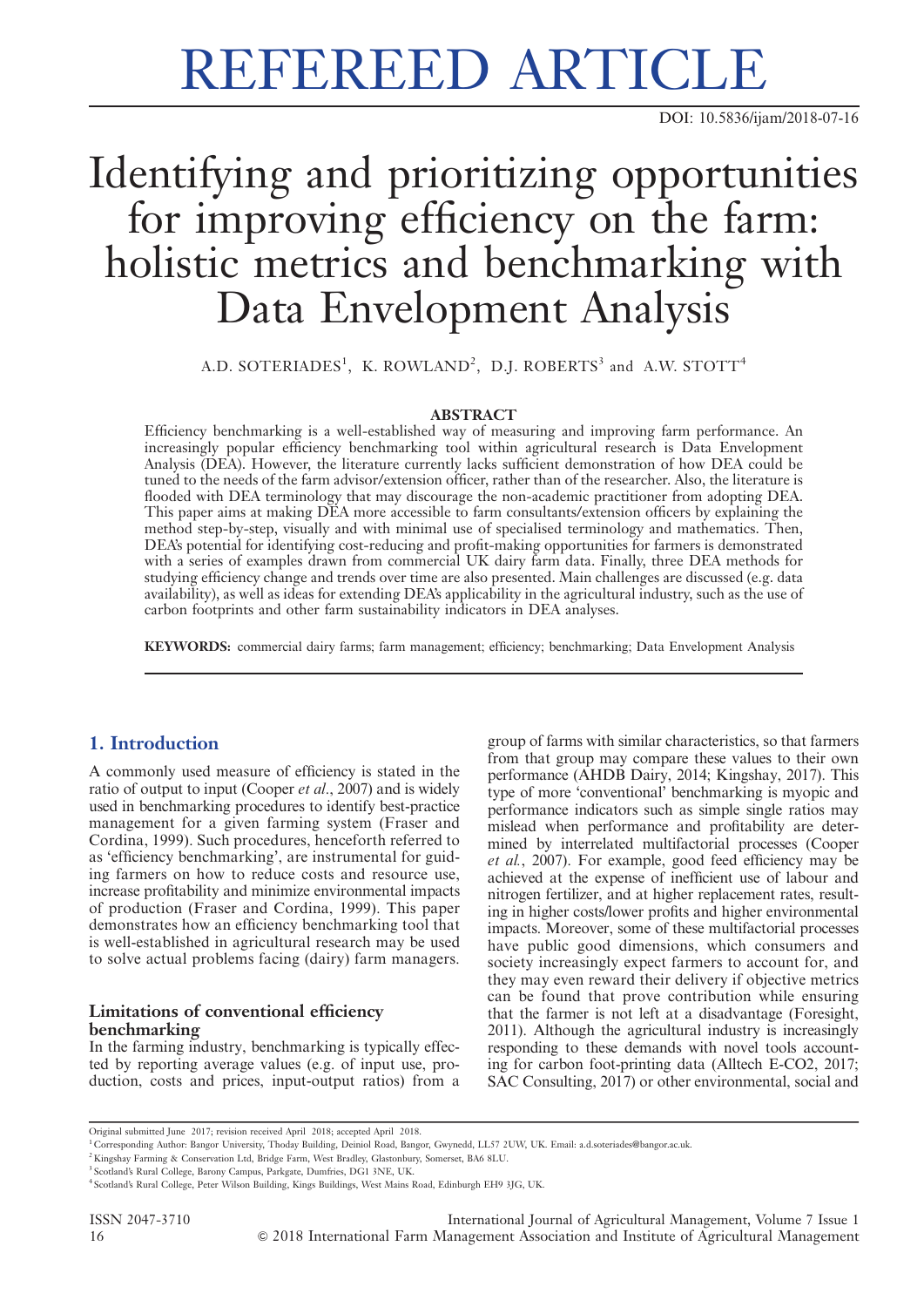economic indicators (BASF, 2012), developing holistic indicators of farm efficiency performance is mainly confined to academic research, where significant developments have been made with the efficiency benchmarking method Data Envelopment Analysis (DEA; Cooper et al.,  $2007$ <sup>1</sup>.

## Efficiency benchmarking with Data Envelopment Analysis

DEA is becoming extremely popular in agricultural science (Emrouznejad and Yang, 2018), owing to its numerous virtues. DEA gives a more meaningful index of comparative performance that is likely to identify worthwhile opportunities for improvement. Indeed, DEA replaces multiple efficiency ratios by a single weighted sum of outputs over the weighted sum of inputs or by a single 'profit function' (i.e. the weighted sum of outputs minus the weighted sum of inputs), with the weights being calculated by the model itself, so that no subjective weighting choices or input and output pricing are necessary (Cooper et al., 2007). Therefore, DEA simplifies the analysis by reducing the need to take into account a range of performance indicators (e.g. inputoutput ratios) and reduces the danger of improving one performance indicator to the detriment of another (which may not even be monitored; Bowlin et al., 1984; Fraser and Cordina, 1999).

Another advantage of DEA is that it obviates the need to resort to 'average' values that many of the aforementioned industry tools rely on for benchmarking farm performance. Instead, DEA identifies benchmark farms for each farm in the sample and indicates the adjustments that this farm should make to its inputs and outputs to become as efficient as its benchmarks (Cooper et al., 2007).

## Scope for using DEA as a (dairy) farm management tool

Despite DEA's attractive features and, as shown later, its relative simplicity, it is an ongoing challenge to move the method from the academic to the practitioners' world (Paradi and Sherman, 2014). Paradi and Sherman (2014) identified key reasons why managers are reluctant to adopting DEA, including (i) excessive DEA jargon; (ii) ineffective/insufficient communication/explanation of DEA to managers so that they stop viewing it as a 'black box'; (iii) data availability; and (iv) limited emphasis on managerial applications.

Indeed, the more than 40 peer-reviewed DEA studies of the dairy sector (with which this study is concerned; see Appendix A in Emrouznejad and Yang, 2018; and Appendix I in Soteriades, 2016) mainly explore research questions that *do* inform policy and managerial decisionmaking, yet do not demonstrate how DEA could be tuned to the needs of the farm advisor/extension officer, rather than of the researcher. In our view, two major elements generally missing from DEA dairy studies are the economic (rather than e.g. technical and environmental) insights attached to the DEA models, and the analysis of efficiency over time. Temporal assessments are particularly useful for monitoring performance monthby-month (Kingshay, 2017). Similarly, economic insights are indispensable for decision-making and, unless they are accounted for, a mathematical model (such as DEA) may

mean little to a manager (McKinsey & Company, 2017). DEA can help farmers improve economic performance by indicating them how to make best use of their resources, on the one hand, yet, on the other hand, it can be used to guide other priorities such as the improvement of environmental performance (Soteriades et al., 2015). This makes DEA a flexible and holistic tool to suit particular objectives for the benefit of both business management and the public good.

## **Objective**

In this study, we demonstrate how DEA can be used to benchmark individual (dairy) farm efficiency performance, as well as indicate the inputs and outputs in which the largest inefficiencies occur. Then, by attaching prices to the inefficiencies, we show how DEA can help guide management actions through a variety of prioritised cost-saving and/or profit-making options for each farm. This deals with point (iv) above. Points (i) and (ii) are addressed by explaining DEA step-by-step and visually, with minimal use of DEA jargon. Formal mathematical formulas describing the DEA model are placed in appendices. Point (iii) is dealt with by using an abundant dairy farm dataset by Kingshay Farming and Conservation Ltd, which also allowed us to demonstrate several temporal DEA approaches of potential interest to farm consultants. We believe that this study provides sufficient insight into how DEA can help identify areas for improvement in (dairy) farm efficiency and so add considerable value to any benchmarking service.

## 2. Understanding DEA

Numerous DEA models exist with different functions so it is important to choose one that fits the requirements of the problem at hand (Bogetoft and Otto, 2011; Cooper et al., 2007). However, most DEA models share two strong advantages: (i) they produce standardized scores between 0 and 1, with unity indicating 100% efficiency and a score less than 1 indicating inefficiency; and (ii) the score is not affected by different measurement units (e.g. milk in L, feed in kg) because DEA uses the data themselves to weight the input and output variables. This study employed a so-called 'additive' model (Cooper et al., 2007), which is explained later<sup>2</sup>.

The concept of DEA can be more clearly understood when compared with that of linear regression. The latter measures 'central tendency' (expressed by the regression line) and so we can determine how 'far' observations (dairy farms) are from the 'average' (Cooper et al., 2007). Contrariwise, DEA constructs an efficient frontier (which we will refer to as the best-practice frontier) consisting of the best performers in the sample and all other farms are benchmarked against this frontier. Consider, for instance, seven farms A, B, C, D, E, F and G producing a single output (e.g. grain yield) using a single input (e.g. land; Figure 1). Farms A, B, C, D, E and F form the frontier, i.e. they do not have to further reduce their input and further increase their output to become relatively efficient- they are the best performers.

 $2$ We have chosen not to present and discuss alternative DEA models here to avoid the danger of making our presentation too 'academic' for the 'intelligent lay' non-academic reader. As with any DEA model, the additive model has pros and cons that we believe are irrelevant to the objective of our study.

<sup>&</sup>lt;sup>1</sup> For an introduction to DEA, see also the excellent textbook by Bogetoft and Otto (2011).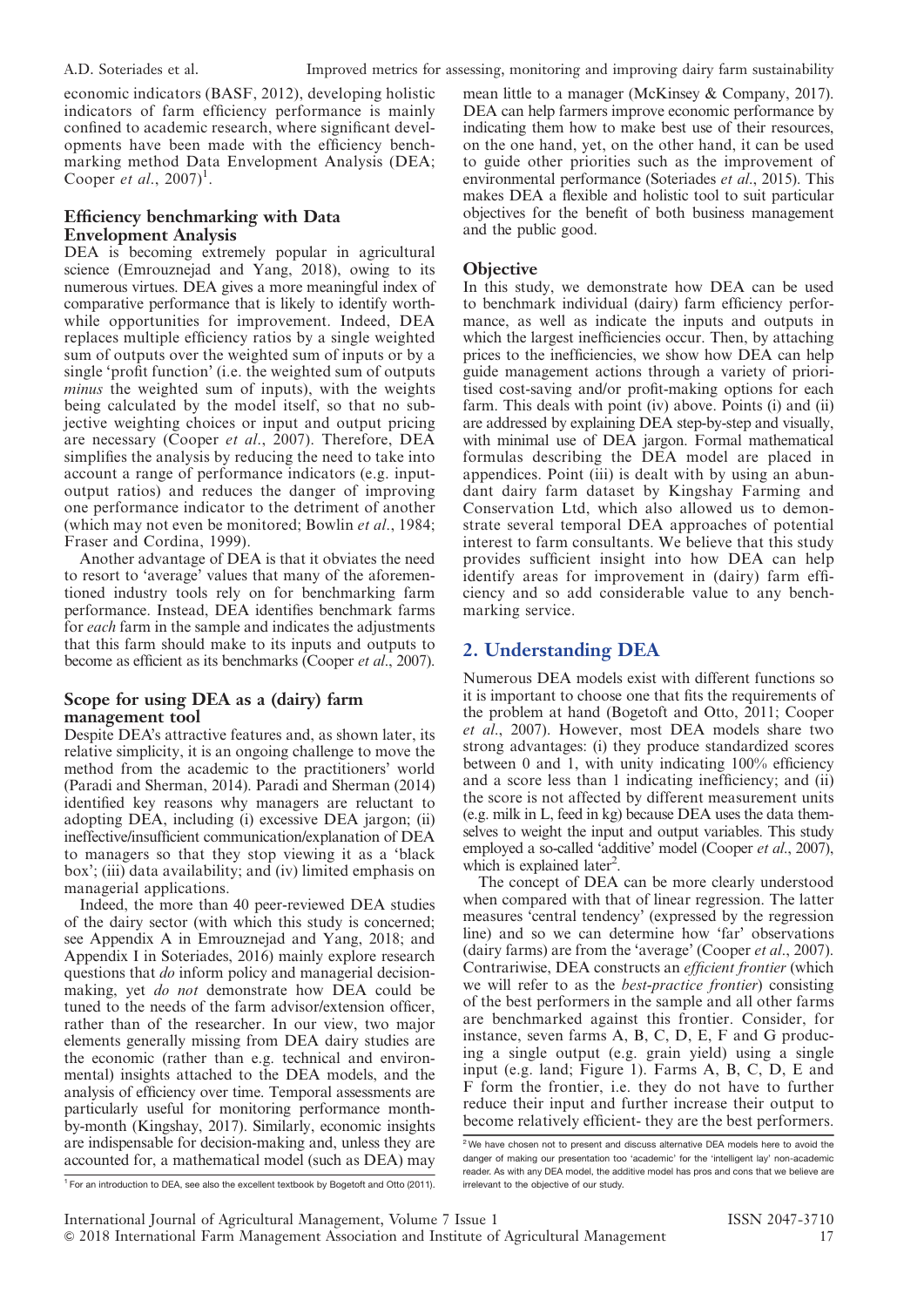

Figure 1: A DEA best-practice frontier ABCDEF and an inefficient farm G in the single-input single-output case

By contrast, farm G is relatively inefficient as it could be producing more output and using less input relative to one or more efficient farms<sup>3,4</sup>. To become relatively efficient, farm G will have to reduce its input and increase its output until it reaches a point on the frontier. DEA measures the efficiency of farm G by detecting the magnitudes of the inefficiencies that this farm exhibits in its input and output. Consequently, DEA will produce an efficiency score for farm G whose magnitude indicates by 'how much' this farm is inefficient in its input and output. This score is farm-specific and thus differs from regression that can only indicate by how much farms deviate from the 'average'. Also, with DEA the singleinput single-output case can be easily extended to multiple inputs and outputs, contrary to regression, which, in its simplest and most widely-adopted form, cannot handle more than one dependent variable at a time (Bowlin et al., 1984, p.127).

## Which efficient farms serve as benchmarks for farm G?

The answer to this question reveals one of DEA's key properties: it can extrapolate from the given dataset by creating 'virtual' or 'synthetic' benchmarks that lie at any point on the frontier ABCDEF (Figure 1; Bogetoft and Otto, 2011). On the one hand, farm G could be benchmarked against, say, efficient farm C or D. On the other hand, it could be benchmarked against a virtual farm represented by a point lying on, say, segment CD. In any case, the benchmark farm's input can be represented by a linear combination of the inputs of farms C and D (see Appendix A).

The above provides an explanation of the idea behind DEA, especially in relation to the construction of the best-practice frontier and the identification of benchmark farms for the farm under evaluation. The additive model is outlined below.

## How does the additive model calculate efficiency?

The reason why a farm such as G is inefficient is because it exhibits excess in its input and shortfall in its output relative to its benchmark(s). The excess in inputs and shortfall in outputs represent the inefficiencies that G exhibits in its inputs and outputs. These inefficiencies are called slacks in the DEA terminology (Cooper et al., 2007), but the terms input inefficiency and output inefficiency will be used in this paper.

The additive model finds the optimal values for the inefficiencies maximizing the total (sum) of input and output inefficiencies and projects farm G onto point C on the frontier. See Figure 2 for a visual representation as well as the Appendices B and C for the mathematical description of the additive model.

Before turning to the application with the sample data, it might be more reasonable to consider some of the DEA inputs and outputs as fixed. In this case, the DEA model will not seek to increase/decrease them, yet these inputs and outputs still play a role in shaping the bestpractice frontier. This concerns variables that a farmer may not be looking to increase/decrease on the shortterm but rather in longer time-horizons. For instance, it might be more appropriate to model cows in herd, forage area and milk yield as fixed, for the following reasons.

 $3$  Note that the input-output frontier lies on the northwest of the dataset, enveloping inefficient farms such as G, hence the term data 'envelopment' analysis. This is by contrast with a regression line, which would be passing between the points, leaving some above it and some below it.

<sup>&</sup>lt;sup>4</sup> Also note that the frontier displayed in Figure 1 is piece-wise linear. This is because we have assumed that farms operate under variable returns to scale, under which inefficient farms are only compared to efficient farms of a similar size (Fraser and Cordina, 1999). Alternatively, the frontier can be represented by a single straight line. However, this would imply that an increase in a farm's input would result in a proportional increase in its output (Bogetoft and Otto, 2011; Cooper et al., 2007). This assumption is known as constant returns to scale and was considered unreasonable in our case. See also Appendix A.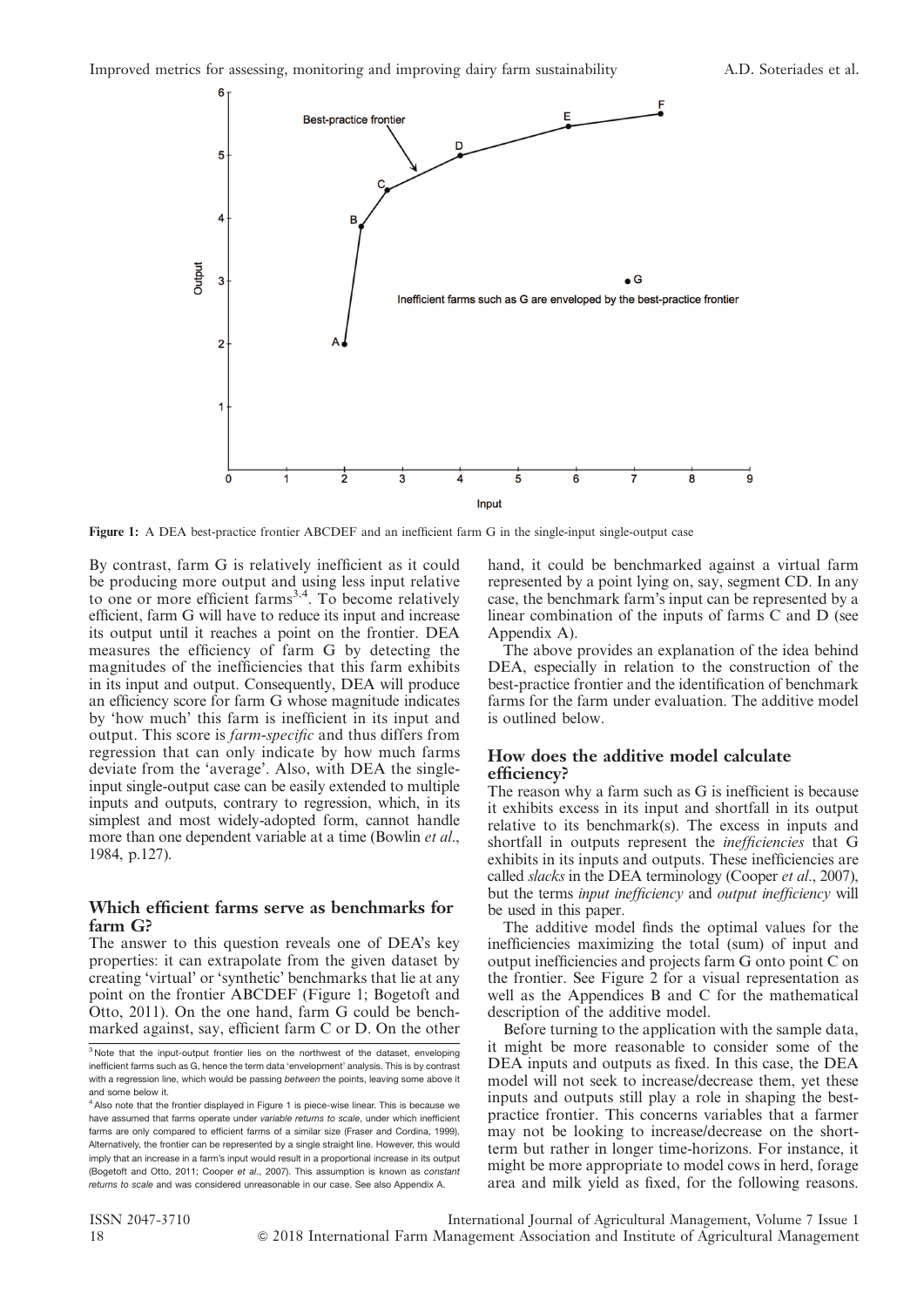

Figure 2: Visual representation of the additive model run for farm G

Table 1: Statistics of the DEA variables

| <b>Variables</b>                                                                                                                                                                                                                            | Min                                                       | <b>Mean</b>                                                              | <b>Max</b>                                                                         | <b>SD</b>                                                               |
|---------------------------------------------------------------------------------------------------------------------------------------------------------------------------------------------------------------------------------------------|-----------------------------------------------------------|--------------------------------------------------------------------------|------------------------------------------------------------------------------------|-------------------------------------------------------------------------|
| Inputs<br>Cows in herd (numbers)<br>Forage area (ha)<br>Replacements (numbers)<br>Purchased feed (kg DM <sup>1</sup> )<br>$SCC2$ ('000s/mL)<br>$BC^3$ ('000s/mL)<br>Outputs<br>Milk yield (L)<br>Butterfat yield (kg)<br>Protein yield (kg) | 14<br>17<br>റ<br>13,293<br>64<br>79,628<br>3,203<br>2,692 | 186<br>99<br>54<br>558,187<br>165<br>26<br>1,532,009<br>60,763<br>50,278 | 1,257<br>621<br>375<br>6,253,623<br>368<br>144<br>14,031,479<br>531,894<br>448.481 | 114<br>58<br>42<br>481,680<br>48<br>13<br>1,103,397<br>42,526<br>36,034 |

<sup>1</sup>Dry matter. <sup>2</sup>Somatic cell count. <sup>3</sup>Bacterial count.

First, a farmer would for example maintain their herd size fixed and seek to reduce the number of replacements in response to improved output efficiency, rather than reduce the number of cows in the herd. Second, in the short run, it would seem unreasonable to expect that a farmer would reduce their land area. Third, given a low milk price, a farmer would rather increase butterfat and protein rather than milk yield. To illuminate the idea of fixed variables, had the input of farm G (Figure 2) been fixed, this farm would have to move vertically towards the frontier to a point on segment EF. Similarly, had the output of farm G been fixed, this farm would have to move horizontally towards the frontier to a point on segment AB. See Appendix D.

## 3. Application

#### Data

Data from 675 UK dairy farms were selected, covering the year 2014–2015. Six inputs and three outputs were considered for aggregation into a single DEA efficiency

score per farm (Table 1). The six inputs were cows in herd (numbers); forage area (ha); replacements (numbers); purchased feed (kg dry matter [DM]); somatic cell count (SCC; '000s/mL); and bacterial count (BC; '000s/ mL). Cows in herd and forage area were considered as fixed (see previous section). Variables SCC and BC do not represent 'typical' physical farm inputs. However, including them in the model allowed us to estimate the inefficiencies that these two inputs exhibited in each farm, thus offering a way of demonstrating the financial benefits (better milk price) that a farm would gain by reducing them to the levels of their benchmarks (i.e. by eliminating these inefficiencies). Other inputs of interest, such as labour and fertiliser, were absent from the dataset and thus were not included in the model.

The three outputs were milk yield (L); butterfat yield (kg); and protein yield (kg). Milk yield was considered as fixed. As with SCC and BC, setting the DEA model to increase butterfat and protein yield allowed us to estimate the milk price benefits of eliminating the inefficiencies in these two outputs.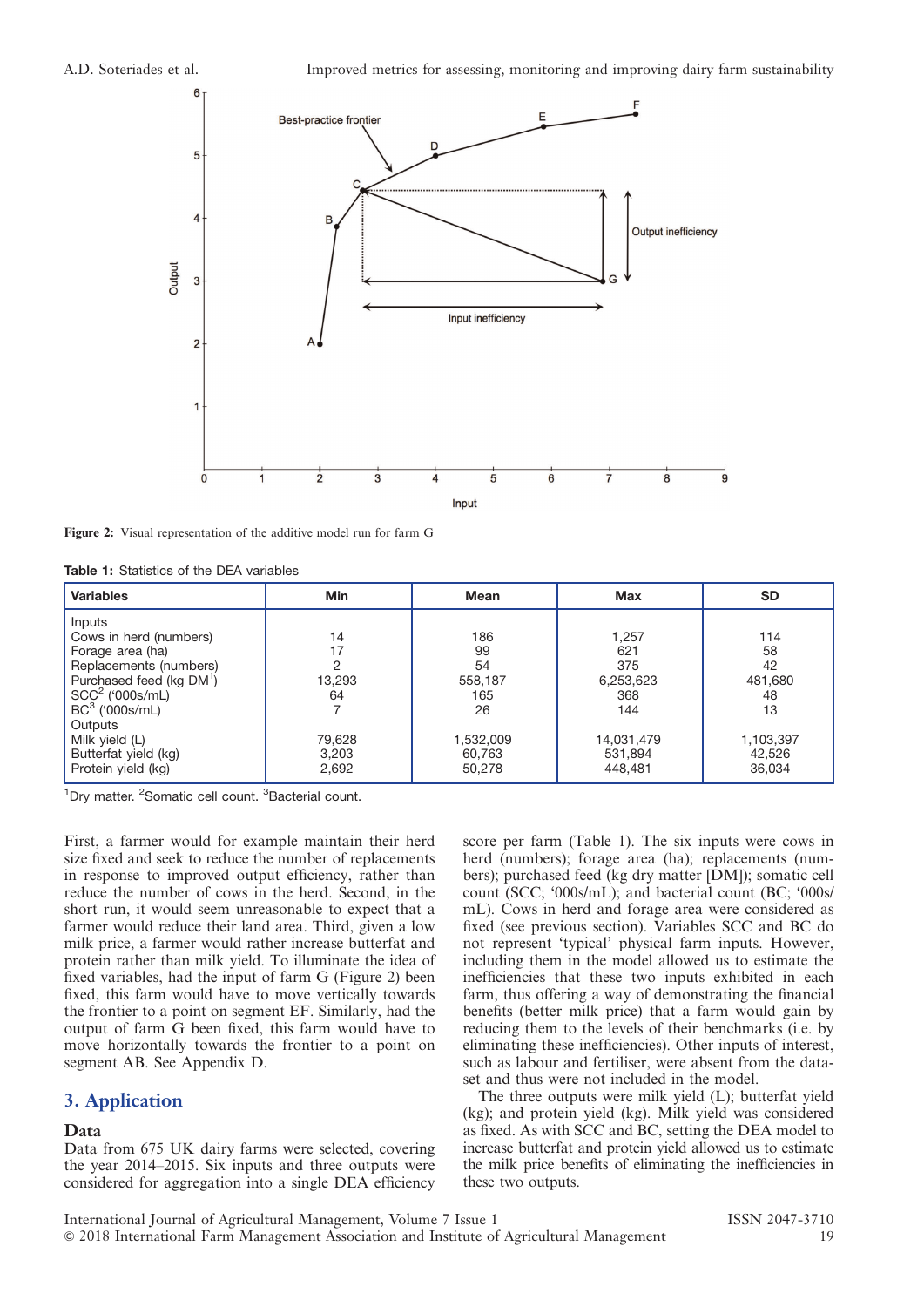Improved metrics for assessing, monitoring and improving dairy farm sustainability A.D. Soteriades et al.



Figure 3: DEA efficiency scores (y-axis) plotted against: margin over purchased feed per cow; feed efficiency; milk yield per cow; and concentrate use per cow

In summary, by setting the DEA model to increase butterfat and protein; and to reduce SCC and BC for the given milk yield, we obtained a 'new' milk price for the farm under evaluation. The difference between the actual and 'new' prices can be seen as the reward for producing more efficiently.

Finally, we have added a bound to the inefficiencies of butterfat and protein to avoid getting unreasonably large inefficiency values for these two outputs<sup>5</sup>. Specifically, we demanded that the optimal values for butterfat and protein constrain the percentages in butterfat and protein below the maximal percentages in these two outputs observed in the dataset<sup>6</sup>. These bounds can be set extrinsically by the manager. See Appendix E.

#### **Software**

We ran the exercise in programming language R (R Core Team, 2017) using the R package 'additiveDEA' (Soteriades, 2017), that is specifically designed to run additive DEA models. Visualizations were also produced with R.

#### **Results**

The additive model (formulas  $(9a)$ – $(9i)$  and  $(11a)$ – $(11b)$ in the Appendices) indicated that the DEA best-practice frontier consisted of 82 farms out of 675, i.e. 12% of the farms in the sample were efficient. The remaining 593 farms were benchmarked against these 82 farms.

In what follows, we provide four examples to demonstrate DEA's potential as a tool that can help guide farm management. In Example 1 we demonstrate that the DEA scores can disagree with widely-used dairy farm efficiency indicators, because the latter are not comprehensive. In the same example, we compare the technical characteristics of DEA's benchmark farms with the top 25% farms in terms of margin over purchased feed (MOPF) per L of milk<sup>7</sup> (from now on referred to as 'Top  $25\%$  Farms'). In Examples 2–4 we choose specific farms exhibiting high inefficiencies in their inputs and outputs and show that these farms could be earning/saving substantial amounts of money by producing more efficiently.

#### Example 1: comparison of DEA efficiency with widelyused dairy farm efficiency indicators

In this example, we compare the DEA efficiency scores with four widely-used indicators of dairy farm efficiency: MOPF per cow  $(\text{f}^8)$ ; feed efficiency (FE) defined as kg of energy-corrected milk per kg DM of purchased feed; milk yield per cow (L); and concentrate use per cow defined as kg DM of purchased feed per cow. The DEA scores are plotted against each of these indicators in Figure 3. It is shown that high DEA efficiency can be achieved at varying- and sometimes low- levels of MOPF per cow, FE, milk yield per cow and concentrate use per cow. This demonstrates that, contrary to DEA, partial efficiency ratios fail to provide a measure of overall farm efficiency.

The difference between the way that ratios and DEA measure efficiency can also be seen by comparing the Top 25% Farms (169 farms) with the 82 farms that served as benchmarks in the DEA exercise (Table 2). There are some notable differences between the two groups in milk yield per cow, purchased feed per cow, MOPF per cow and per litre of milk and FE. What is interesting is that DEA benchmark farms are much more inefficient, on average, than the Top 25% Farms for FE and MOPF per cow and per litre of milk. However, this seemingly superior performance of the Top 25% Farms came at the cost of lower yields per cow (Table 2) and per forage hectare (Top 25% Farms: 15,343 L/ha; DEA benchmarks: 18,819 L/ha) and greater numbers, on average, of SCC (Top 25% Farms: 104,688 cells/mL; DEA benchmarks: 100,691 cells/mL) and BC (Top 25% Farms: 24,247 cells/mL; DEA benchmarks: 19,285 cells/mL) than for the DEA benchmarks. This stresses (i) that good performance in some ratios could be achieved at the cost of high inefficiencies in other farm inputs and outputs. For instance, despite the lower MOPF per cow and per litre of milk of DEA benchmarks compared to the Top 25% Farms, the milk price for the latter would be more severely influenced by the higher SCC and BC; and (ii) that DEA offers a more holistic way of measuring efficiency. Finally, it is noteworthy that with DEA the number of 'top farms' is defined by the model itself: 'top farms' are the benchmark farms. This is more subjective than arbitrarily defining the percentage of farms that should be considered as 'top farms' (e.g. 25% as in our example).

<sup>5</sup> We noted the need for imposing bounds to the inefficiencies of these two outputs after running preliminary exercises without the bounds, where the DEA model unreasonably indicated that some farms had to increase their butterfat content to as much as 12% to reach the best-practice frontier.

<sup>&</sup>lt;sup>6</sup> Although the bounds can help calculate more reasonable butterfat and protein inefficiencies, it may be argued that they can still be a source of concern because they allow the butterfat and protein inefficiencies of any dairy farming system to become as large as the bounds. This may not be a sensible expectation for e.g. a system based on a by-products diet that may never give high butterfat for biological reasons. This can be dealt with by running DEA within groups of farming systems. We did not do this here, however, for simplicity.

 $7$  We got the idea from the Milkbench+ Evidence Report (AHDB Dairy, 2014). The report uses net margin/L rather than MOPF/L to identify the top 25% farms. However, net margin was not available in the sample dataset, hence our choice of MOPF/L.

 $8$  In mid-June 2017 £GBP1 was approximately equivalent to  $61.15$  and \$US1.28. £GBP1 equals 100 pence.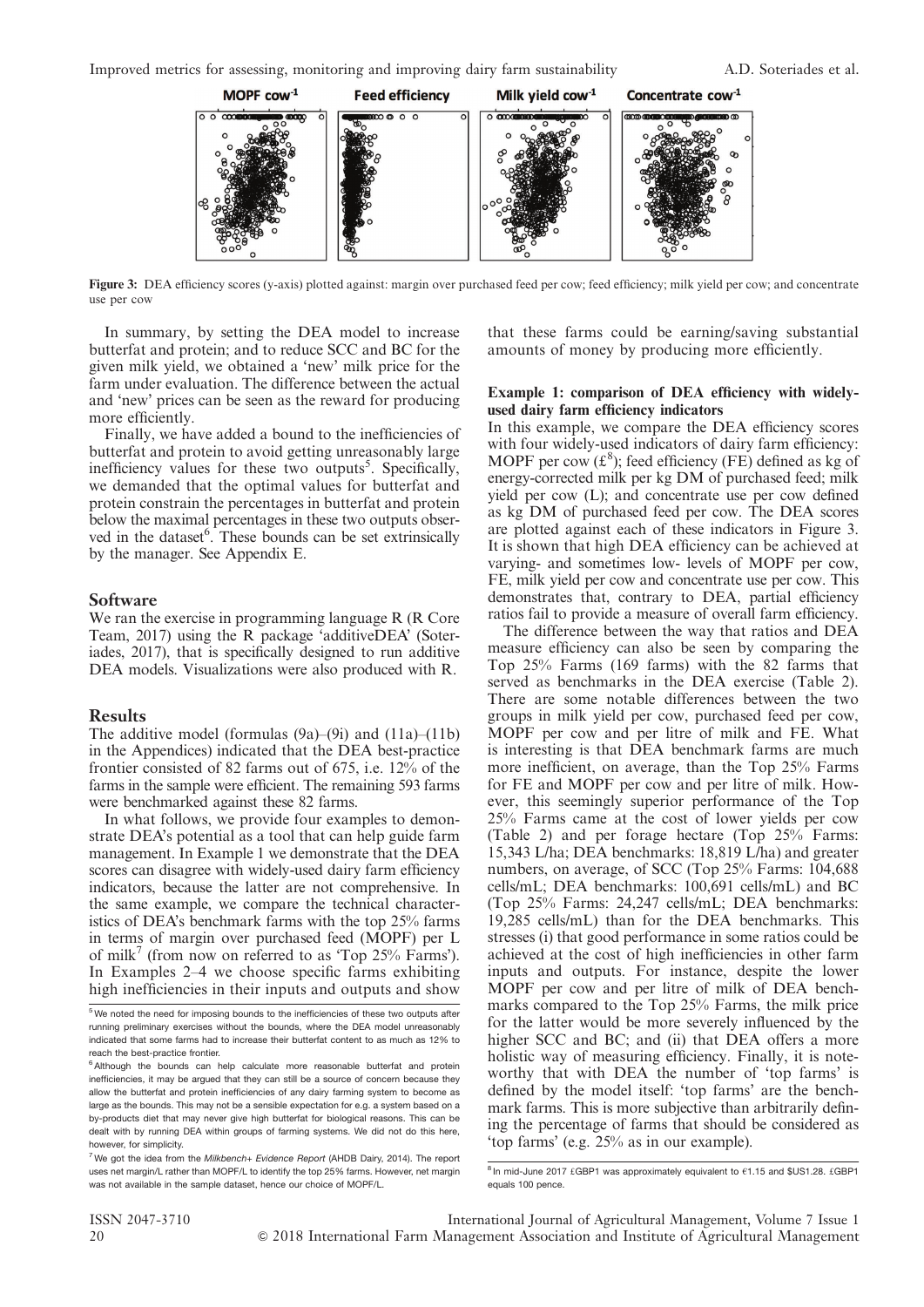A.D. Soteriades et al. Improved metrics for assessing, monitoring and improving dairy farm sustainability

**Table 2:** Comparison of top 25% farms (in terms of MOPF<sup>1</sup>/L) with the 82 DEA<sup>2</sup> benchmark farms in terms of farm characteristics (averaged)

| <b>Farm characteristics</b>              | Top 25% Farms <sup>7</sup> | <b>DEA benchmarks</b> | <b>Difference</b> |
|------------------------------------------|----------------------------|-----------------------|-------------------|
| Cows in herd                             | 200                        | 212                   | $-12$             |
| Replacement rate (%)                     | 28                         | 25                    |                   |
| Milk yield/cow (L)                       | 7,590                      | 8,595                 | $-1,005$          |
| Purchased feed/cow (kg DM <sup>3</sup> ) | 2,320                      | 2,955                 | -635              |
| Purchased feed/litre (kg DM3/L)          | 0.30                       | 0.33                  | $-0.03$           |
| Butterfat (%)                            | 4.1                        | 4.0                   | 0.1               |
| Protein (%)                              | 3.3                        | 3.3                   |                   |
| MOPF <sup>1</sup> /cow $(f)$             | 1.908                      | 1,878                 | 30                |
| MOPF <sup>1</sup> /litre (pp $L^4$ )     | 25                         | 22                    |                   |
| $FE5$ (kg $ECM6/kg$ DM <sup>3</sup> )    | 3.69                       | 3.54                  | 0.15              |

<sup>1</sup>MOPF: margin over purchased feed. <sup>2</sup>DEA: data envelopment analysis. <sup>3</sup>DM: dry matter. <sup>4</sup>ppL: pence per L. <sup>5</sup>FE: feed efficiency.<br><sup>6</sup>ECM: energy-corrected milk. <sup>7</sup>In terms of MOPE/L of milk. ECM: energy-corrected milk. <sup>7</sup>In terms of MOPF/L of milk.

#### Example 2: increasing MOPF per cow by reducing inefficiency in purchased feed

This example demonstrates how insights from DEA and widely-used partial performance indicators can be coupled to identify profit-making opportunities for farmers. For each farm, we first calculated MOPF per cow:

## milk income  $-p$  price of purchased feed per  $kg$  $\times$  purchased feed

Then, we calculated the 'optimal' MOPF per cow that each farm would get by reducing its inefficiencies in purchased feed:

#### milk income  $-$  price of purchased feed per  $kg$  $\times$  (purchased feed – inefficiency in purchased feed)

At the final step, we calculated the difference between the actual and 'optimal' MOPF per cow. The largest difference occurred for a farm with actual and 'optimal' MOPF per cow values of  $£1,595$  and  $£2,319$  respectively, i.e. this farm could be improving MOPF per cow by an additional (£2,319 – £1,594) = £725 pounds per year just by using purchased feed more efficiently.

## Example 3: increasing milk price by reducing SCC and **BC**

Another farm exhibited the largest inefficiency in SCC relative to its actual SCC (79%). It also exhibited a high inefficiency in BC relatively to its actual bacterial count (78%). This farm could greatly increase the price it gets for milk by reducing SCC from 339,750 cells/mL to (SCC – inefficiency in  $SCC$ ) = 71,235 cells/mL and its bacterial count from 66,583 cells/mL to  $(BC - \text{inefficiency in BC}) =$ 14,619 cells/mL. In more detail, we used AHDB Dairy's Milk Price Calculator (AHDB Dairy, 2017) so as to get milk prices for actual and efficient SCC and bacterial counts<sup>9</sup>. This farm could be earning an additional 9ppL (pence per L) as the price for milk would have been improved from 20.43ppL to  $29.43$ ppL $^{10}$ . It may achieve this increase in the price of milk by better managing its herd, e.g. by culling cows with the highest SCC and/or improving cow health management. Obviously, there would be costs incurred to improve SCC but the benefits of an extra 9ppL would not be lost on the farmer and

settings. Monthly milk yields for this farm were available in the sample data.

would focus the mind on this most important source of inefficiency in this case.

## Example 4: increasing milk price by reducing SCC and BC and by increasing butterfat and protein

The farm studied in Example 3 could be getting an even better price by also eliminating its inefficiencies in butterfat and protein. This farm's butterfat and protein percentages were, respectively,  $26.784/638.168 = 4.2\%$ and  $21,782/638,168 = 3.4\%$ , while its efficient levels of butterfat and protein were, respectively,  $(26,784 + 4,995)$  $638,168 = 5.0\%$  and  $(21,782 + 4,589)/638,168 = 4.1\%$ . This farm could be earning an additional 9.55ppL as the price for milk would have been improved from 20.43ppL to 29.55ppL. Again, DEA can help focus the mind of the farmer and farm manager on how best to deal with the greatest challenge to efficiency in a given case. The level of efficiency achievable in practice may be less important than the prioritisation of management effort that DEA highlights.

## Further applications Efficiency analysis over time

All previous example applications were based on the rolling data reported in Table 1. Such applications are useful for monitoring farm performance based on annual data. Yet, monitoring efficiency across time is often more appropriate for decision-making, as it can help detect trends that develop slowly, potentially going unnoticed by the manager (Brockett et al., 1999).

There are several methods for the analysis of efficiency change over time with DEA, each designed to fit particular purposes (interested readers may refer to Asmild et al., 2004; Bogetoft and Otto, 2011; Brockett et al., 1999; Cooper et al., 2007). We discuss three methods that may be of special interest to farm managers: (i) intertemporal analysis (Asmild et al., 2004; Brockett et al., 1999); (ii) a method by Tsutsui and Goto (2009), which we will refer to as 'cumulative temporal analysis'; and (iii) window analysis (Asmild et al., 2004; Cooper et al., 2007).

Intertemporal analysis is the simplest form of efficiency analysis over time: all data from different time periods are pooled and evaluated with a single DEA run. Thus, a farm 'FARM A' is considered as a 'different' farm in each period, i.e. FARM  $A_1$ , ..., FARM  $A_T$ , so the single DEA run involves  $T \times n$  farms, where T is the number of periods and  $n$  is the number of farms.

<sup>&</sup>lt;sup>9</sup> One referee rightly commented that, in practice, milk price is dependent on SCC and BC thresholds rather than levels. This, however, does not affect the analysis: reducing SCC and BC to the levels of benchmark farms will increase the milk price only if efficient levels of SCC and BC are below the thresholds assumed in the Milk Price Calculator. <sup>10</sup> Prices are annual prices for Arla Foods-Sainsburys. We used the calculator's standard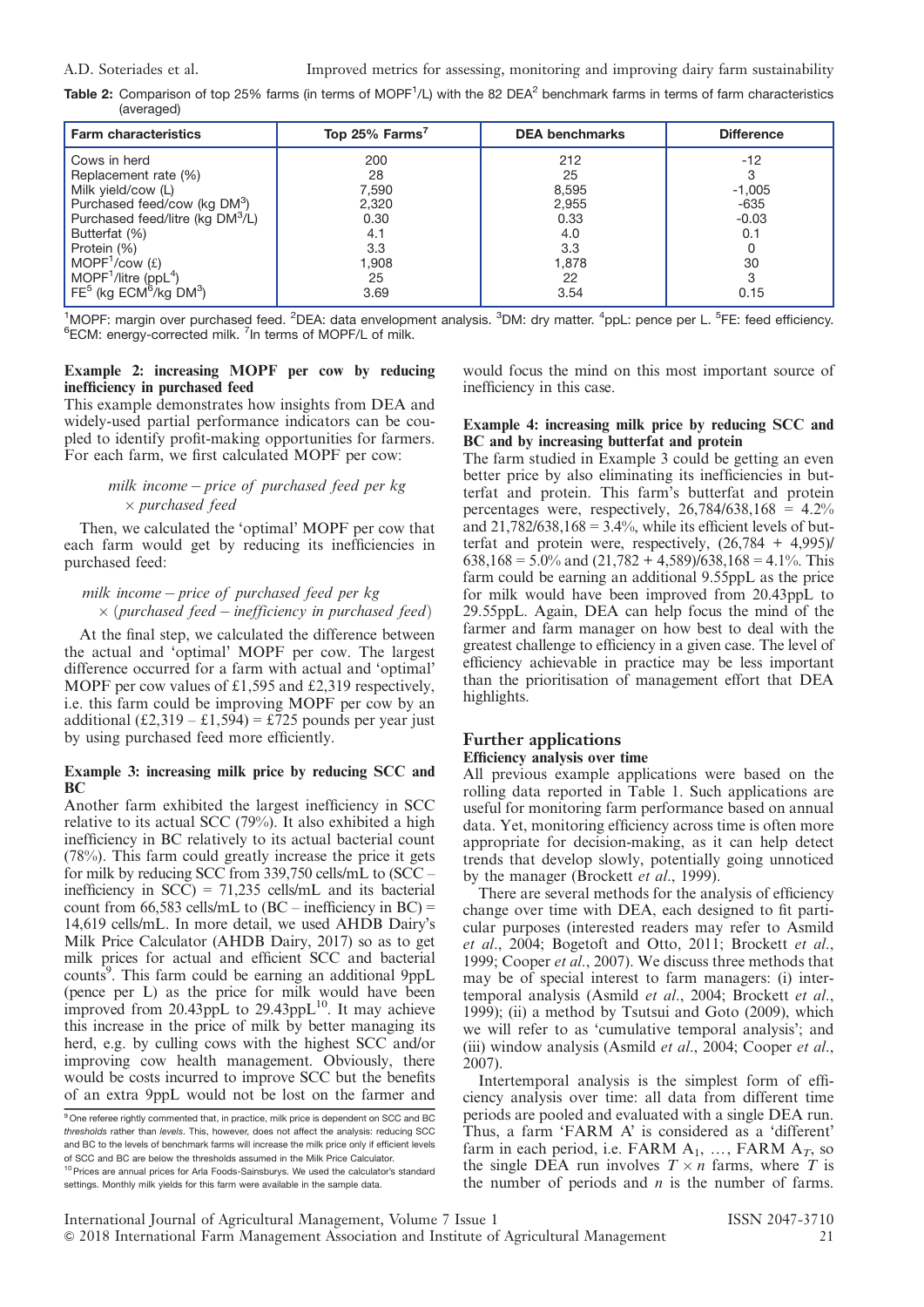For example, measuring efficiency trends for the period March 2014–March 2015 requires pooling data for all farms from all 13 months and running a single DEA exercise, where all farms are benchmarked against a single best-practice frontier. Doing so allows the farm manager to compare efficiency progress (or deterioration) of individual or groups of farms across all 13 months. Figure 4 illustrates an inter-temporal DEA analysis for the period March 2014–March 2015, with a total of 6,030 'different' farms. The median results are summarized by the six UK regions used in Kingshay's Dairy Manager reports (Kingshay, 2017). In this figure, notable fluctuations in (median) efficiency are observed for Scotland and the Southeast, with the former having the lowest scores for six out of 13 months. By contrast, the Midlands exhibit neither high nor low median efficiency, and these scores are relatively stable throughout the year (between approximately 0.55 and 0.63). Despite the simplicity of intertemporal analysis, its disadvantage is that it may be unreasonable to compare farms over long periods (e.g. years) if large technological changes have occurred meanwhile.

In cumulative temporal analysis, a farm in a specified period is benchmarked against a best-practice frontier consisting of farms up to that period. For example, a farm in May 2014 is compared to farms in March, April and May 2014. This allows the manager to assess efficiency in each period based on the farms' 'cumulative' performance in inputs and outputs up to that period. As in Figure 4, Figure 5 demonstrates a deep fall in efficiency for Scotland and the Southeast, with Scotland performing at the lowest levels in six out of 13 months. However, all groups have much higher (median) efficiencies than in Figure 4 for up to May 2014. This trend is generally observed for the whole study period, although from June 2014 scores in Figures 4 and 5 tend to get closer for each group. This is intuitive, because in later periods more farms are included in the analysis (note that the DEA run for March 2015 contains all 6,030 farms, hence the resulting scores for this month are identical to those of the inter-temporal analysis).

Window analysis resembles the well-known method of 'moving averages' in statistical time-series. Its advantage lies in the fact that it can be used for studying both trends over time as well as the stability of DEA scores within and between time 'windows' specified by the manager. For instance, for a manager interested in evaluating efficiency every four months (four-month 'window') for the period March 2014–March 2015, window analysis first involves a DEA run for all farms in window March 2014–June 2014. Then, March 2014 is dropped and a second DEA run involves all farms in window April 2014–July 2014. The exercise is replicated up to window December 2014–March 2015. The results are reported in such a manner that allows detection of trends and stability. This is illustrated in Table 3, where results are reported for Scotland (median scores). Looking at the results row-by-row (i.e. window-by-window), we generally



Figure 4: Intertemporal DEA analysis summarized by UK region (median efficiency scores reported). SW: Southwest; SE: Southeast



Figure 5: Cumulative temporal DEA analysis summarized by UK region (median efficiency scores reported). SW: Southwest; SE: Southeast

ISSN 2047-3710 International Journal of Agricultural Management, Volume 7 Issue 1 22 & 2018 International Farm Management Association and Institute of Agricultural Management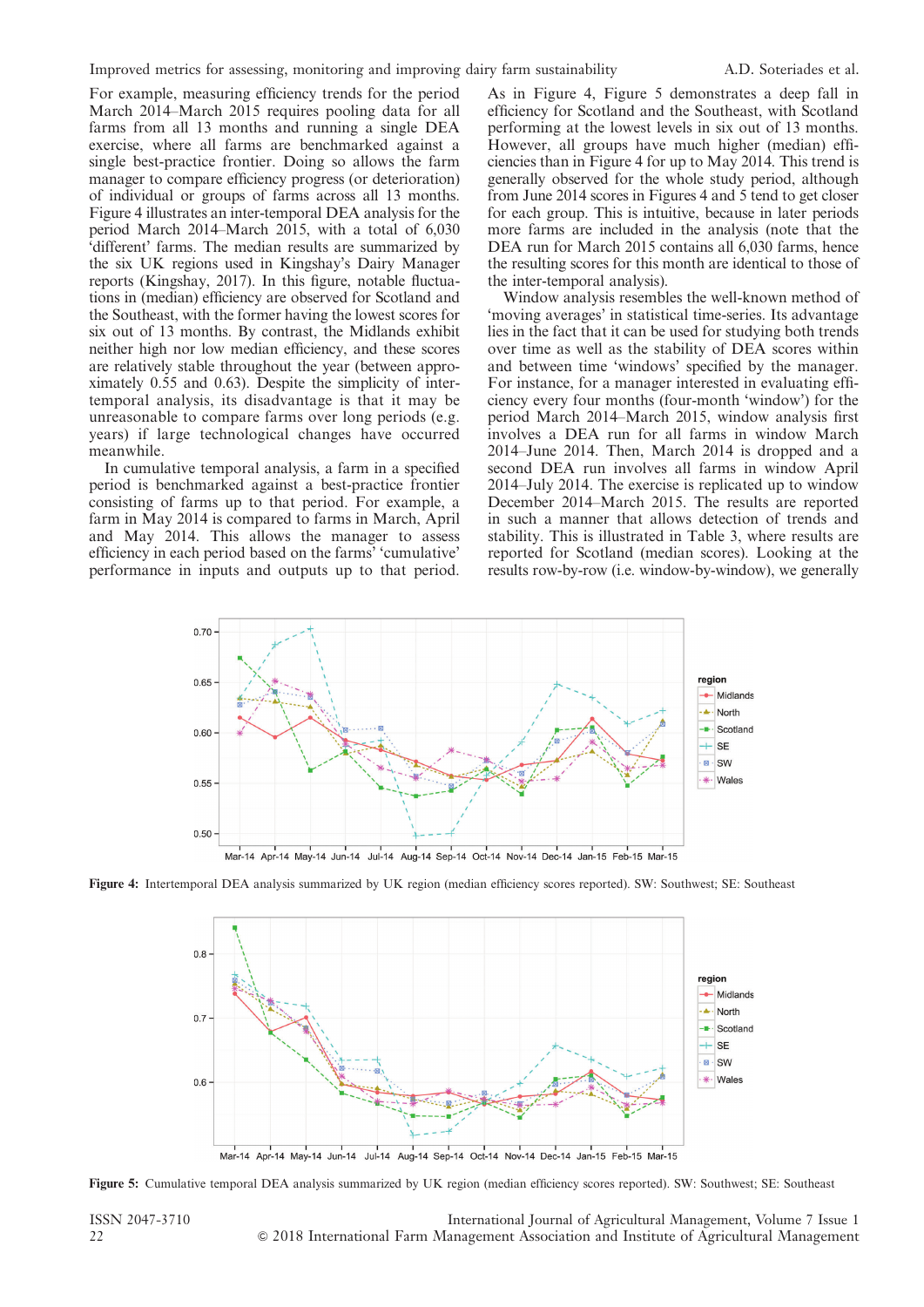| <b>Window</b>                                                                                                                                 | <b>Mar</b> | Apr          | May                  | Jun                          | Jul                          | Aug                          | Sep                          | Oct                          | <b>Nov</b>                   | <b>Dec</b>                   | Jan                  | Feb          | <b>Mar</b> |
|-----------------------------------------------------------------------------------------------------------------------------------------------|------------|--------------|----------------------|------------------------------|------------------------------|------------------------------|------------------------------|------------------------------|------------------------------|------------------------------|----------------------|--------------|------------|
| W <sub>1</sub><br>W <sub>2</sub><br>W <sub>3</sub><br>W4<br>W <sub>5</sub><br>W <sub>6</sub><br>W7<br>W <sub>8</sub><br>W9<br>W <sub>10</sub> | 0.72       | 0.65<br>0.65 | 0.56<br>0.56<br>0.57 | 0.58<br>0.58<br>0.58<br>0.62 | 0.57<br>0.58<br>0.59<br>0.62 | 0.55<br>0.56<br>0.59<br>0.65 | 0.57<br>0.60<br>0.65<br>0.62 | 0.63<br>0.69<br>0.65<br>0.65 | 0.67<br>0.65<br>0.65<br>0.65 | 0.68<br>0.65<br>0.65<br>0.64 | 0.69<br>0.69<br>0.67 | 0.65<br>0.64 | 0.63       |

observe a decline in efficiency within each row up to window W4. From window W5 efficiency is gradually improving, while results are slightly more mixed within windows W9 and W10. The stability of these findings is confirmed by looking at the scores within each column. In more detail, within each column, scores are generally close, with a few exceptions (e.g. August 2014 where the minimum and maximum scores differ by 0.10), reinforcing the previously mentioned finding that performance deteriorates up to window W4 and then improves (also evident in Figures 4 and 5).

## Comparing herds managed under different growing conditions

In the DEA runs of the previous examples, an implicit assumption was made that all farms operated under similar growing conditions and thus could be directly compared. The large variation in variables such as growing conditions, regional characteristics, management practices etc. may raise concerns about the direct comparison of different types of dairy farms (Soteriades et al., 2016). For instance, Kingshay's Dairy Manager (2017) groups herds by their 'site class', that is, the growing conditions under which these herds are managed (defined by altitude, soil type and rainfall), and compares farms within each group. Similarly with DEA it also possible to compare farms from different groups with a method by Charnes et al. (1981), which is also known as 'corrective methodology' (Soteriades et al., 2016) or the 'meta-frontier' approach (Fogarasi and Latruffe, 2009).

The concept of the 'corrective methodology' or 'metafrontier' approach is based on the observation that inefficiencies may be attributed to either management or different operating conditions: when both inefficiency sources are amalgamated, there is a risk of granting some 'bad' managers (farmers) good efficiency scores when they are only benefiting from operating under more favourable conditions (Soteriades et al., 2016). Hence, within-group managerial inefficiencies need to be eliminated before comparing groups. This can be done as follows. First, a DEA run is effected within each group to compare 'like with like'. The inefficiencies that inefficient farms exhibit within each group are attributed solely to management. Second, inputs and outputs are adjusted to their efficient levels by eliminating these managerial inefficiencies. For inputs, this means subtracting the inefficiency from the actual input used, for example:

## $\alpha'$ adjusted  $\alpha'$  purchased feed  $\alpha$  purchased feed  $\alpha$ inefficiency in purchased feed

For outputs, it means adding the inefficiency to the actual output produced, for example:

## $\alpha'$ adjusted  $'$  milk production  $=$  milk production  $+$

## inefficiency in milk production

This is done for all inputs and outputs to eliminate all managerial inefficiencies within each group. Third, farms from all groups are pooled and a single DEA run is effected. Now, all inefficiencies are attributed to differences in operating conditions between groups and so we can determine which groups are more efficient, as well as which of their inputs and outputs exhibit the largest inefficiencies in each group or individual farm.

This methodology (which was not adopted in our study for simplicity and brevity) can be applied to compare any groups of farms that the practitioner feels cannot be directly compared, because of differences in e.g. breed, accumulated T-sums, manure management technology, system (e.g. conventional versus organic or pasture-based versus housed all year round) etc.

## 4. Discussion

## DEA in agricultural consulting, extension and teaching

As DEA's numerous advantages have made it a wellestablished method in agricultural and dairy research (see introduction), this article is mainly intended to reach a wider agricultural audience, specifically farm consultants, extension officers, Knowledge Exchange officers and lecturers in farm management. We hope that our examples provide our target audience with sufficient evidence of DEA's potential for farm efficiency assessments, and that they will encourage them to consider using the method. For instance, similar exercises could be used by lecturers to complement teaching based on standard farm management textbooks that focus heavily on partial indicators (Boehlje and Eidman, 1984; Castle and Watkins, 1979; Jack, 2009). Similarly, extension officers and farm consultants could use DEA to get a wider picture of farm performance before discussing with farmers the managerial strategies for improving efficiency. The DEA findings of such exercises could also be presented in online newsletters and reports by farm consultancies and agricultural levy boards (AHDB Dairy, 2014; Kingshay, 2017) to indicate where costsaving or profit-making opportunities might lie for the farmer (as this study has intended to do). Knowledge Exchange could be achieved through workshops aiming at presenting findings from novel farm management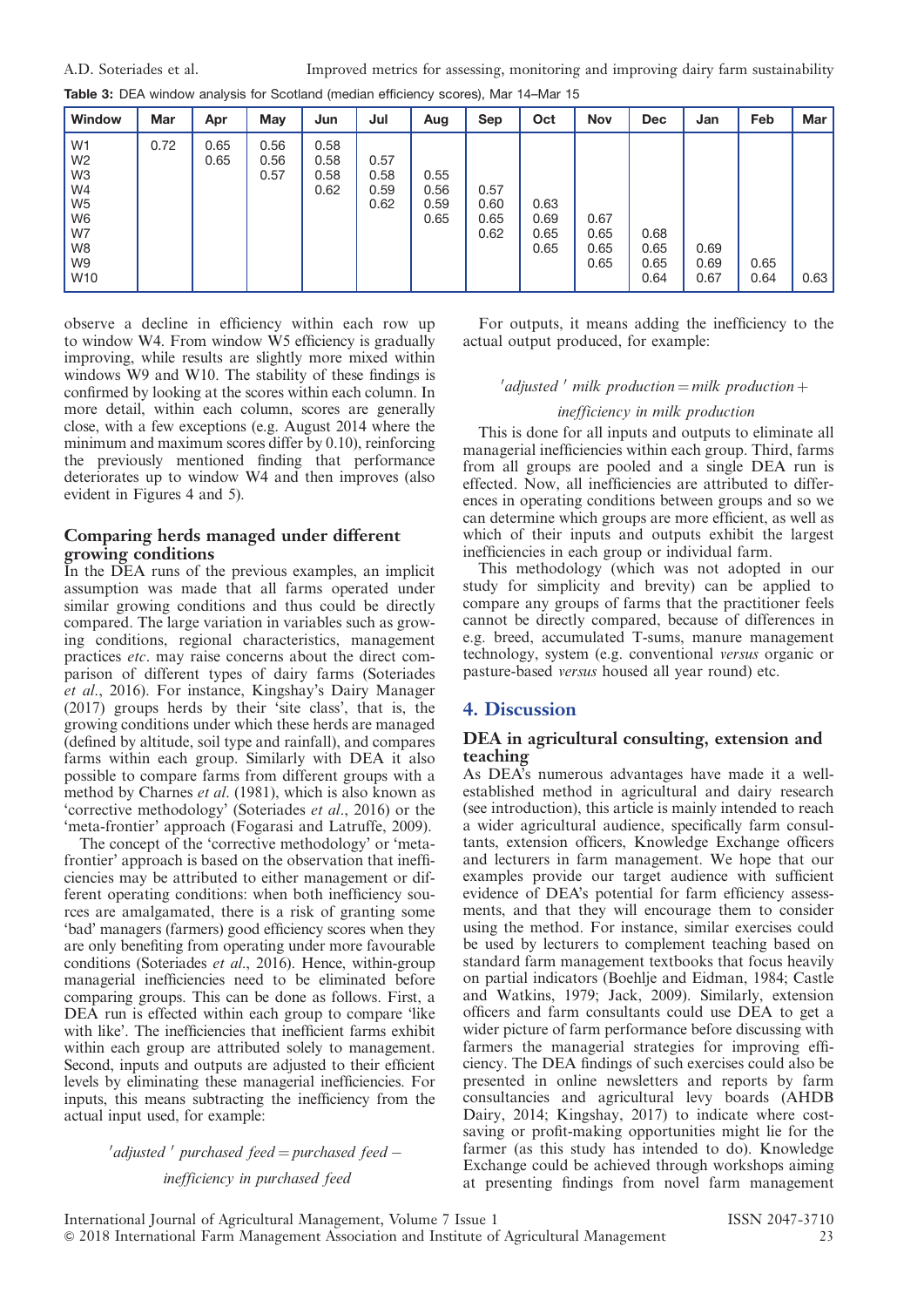tools and methods to industry stakeholders (SIP Platform, 2017, p.5).

## **Challenges**

A main question is to what extent the indicators that analysts currently use can help them access the insights provided in our examples. However, as demonstrated in our examples, an attractive feature of DEA is that potentially 'already-known' information is summarized into a single score allowing holistic monitoring, while nothing is lost, because the score can be disaggregated into input and output inefficiencies. Moreover, there is great mileage for extending the DEA exercise by linking the scores with other attributes which are not always so well-known, for example casein content and cheese yield. DEA scores may also be linked with data for animal health and welfare, farm management strategies, regional characteristics and other external variables influencing farm efficiency (Barnes et al., 2011; Soteriades et al., 2016), which otherwise tend to be looked at in isolation. Data on the environmental footprints of farms can also be considered as DEA variables to add a sustainability dimension to farm benchmarking (Soteriades et al., 2016).

Missing and incorrect data, as well as unbalanced panel (monthly) data was a challenge that we faced when designing the DEA exercise. We had to remove farms with missing or negative entries in any of the inputs and outputs that we fed to the DEA model. This reduced the size of the available dataset. Similarly, the monthly entries of some farms were not recorded for all months of the 13-month study period, rendering impossible the study of DEA efficiency of individual farms (rather than our regional groups) over all 13 months. Fortunately, developments with precision farming increasingly offer access to precise, well-informed data (Agri-EPI Centre, 2017). Equally important are financial incentives motivating farmers to gather and share their data, such as Scottish Government's Beef Efficiency Scheme (2017). To be sure, Kingshay Farming and Conservation Ltd. and other recording companies provide the means, yet efforts should be made to eliminate variation between farmers in their accuracy of recording- or even their definitions of a record (Jack, 2009). In any case, the analyst can benchmark the farms for which they hold data against farms from the Farm Business Survey data (FBS, 2017), a comprehensive source of information on

|  |  |  | <b>Table 4:</b> List of available DEA software |  |  |
|--|--|--|------------------------------------------------|--|--|
|--|--|--|------------------------------------------------|--|--|

managerial, socio-economic and physical characteristics of UK farms. The FBS data are used in this manner in a recently developed benchmarking tool for UK farms (Wilson, 2017).

From a methodological viewpoint, this study makes several assumptions and simplifications, so the examples and results should be viewed with the appropriate understanding that they are for illustration purposes. First, we did not correct the data for errors. Second, we ignored outliers. The issue of outliers is debated in the DEA literature, as extreme observations can greatly alter the shape of the best-practice frontier. However, we considered extreme farms as part of what is currently observed in UK dairy farming systems, and it could be argued that '[such farms] reflect the first introduction of new technology into a production process or an innovation in management practice from which [other farms] would want to learn' (Bogetoft and Otto, 2011, p.147). Third, changing the set of DEA variables and/or adding or removing farms from the data will alter the shape of the frontier, consequently changing the set of efficient farms and the efficiency scores. We therefore recommend that DEA results should be seen as a rough proxy of the efficiency gains that may be achieved for the variables of interest in a given dataset. Variable choice is therefore up to the practitioner, and it may expand DEA's usability. This was demonstrated in our examples, with the use of SCC, BC, and butterfat and protein yields to compare current and 'optimal' milk prices.

## Towards a DEA-based decision-support tool for farm management

There is currently no DEA-based decision-support tool specifically tailored to the needs of the (dairy) farming industry. Although DEA models can be easily run with standard software that the analyst may be familiar with, such as spreadsheets, all available DEA software (spreadsheet-based or not) we are aware of (Table 4) suffer from excessive use of DEA jargon. As discussed earlier, this is a main factor discouraging analysts from using DEA. Moreover, DEA software tend to be complicated in that they strive to incorporate as many DEA models and techniques as possible. This is a natural consequence, because DEA is founded on the fields of management, economics and operational research, where alternative theories and approaches are continually developed and debated, thus giving birth to alternative DEA

| <b>Software</b>         | <b>URL</b>                                           |
|-------------------------|------------------------------------------------------|
| additiveDEA             | https://CRAN.R-project.org/package=additiveDEA       |
| Benchmarking            | https://CRAN.R-project.org/package=Benchmarking      |
| DEA-Excel               | https://nb.vse.cz/~jablon/dea.htm                    |
| <b>DEAFrontier</b>      | http://www.deafrontier.net/deasoftware.html          |
| <b>DEAS</b>             | https://sourceforge.net/projects/deas/?source=navbar |
| <b>DEA Solver Pro</b>   | http://www.saitech-inc.com/Products/Prod-DSP.asp     |
| <b>DEAP</b>             | http://www.uq.edu.au/economics/cepa/deap.php         |
| <b>EMS</b>              | http://www.holger-scheel.de/ems/                     |
| <b>Frontier Analyst</b> | https://banxia.com/frontier/                         |
| InverseDEA              | http://maxdea.com/InverseDEA.htm                     |
| MaxDEA                  | http://maxdea.com/MaxDEA.htm                         |
| nonparaeff              | https://CRAN.R-project.org/package=nonparaeff        |
| Open Source DEA         | http://opensourcedea.org/                            |
| PIM-DEA                 | http://deazone.com/en/software                       |

ISSN 2047-3710 International Journal of Agricultural Management, Volume 7 Issue 1 24 & 2018 International Farm Management Association and Institute of Agricultural Management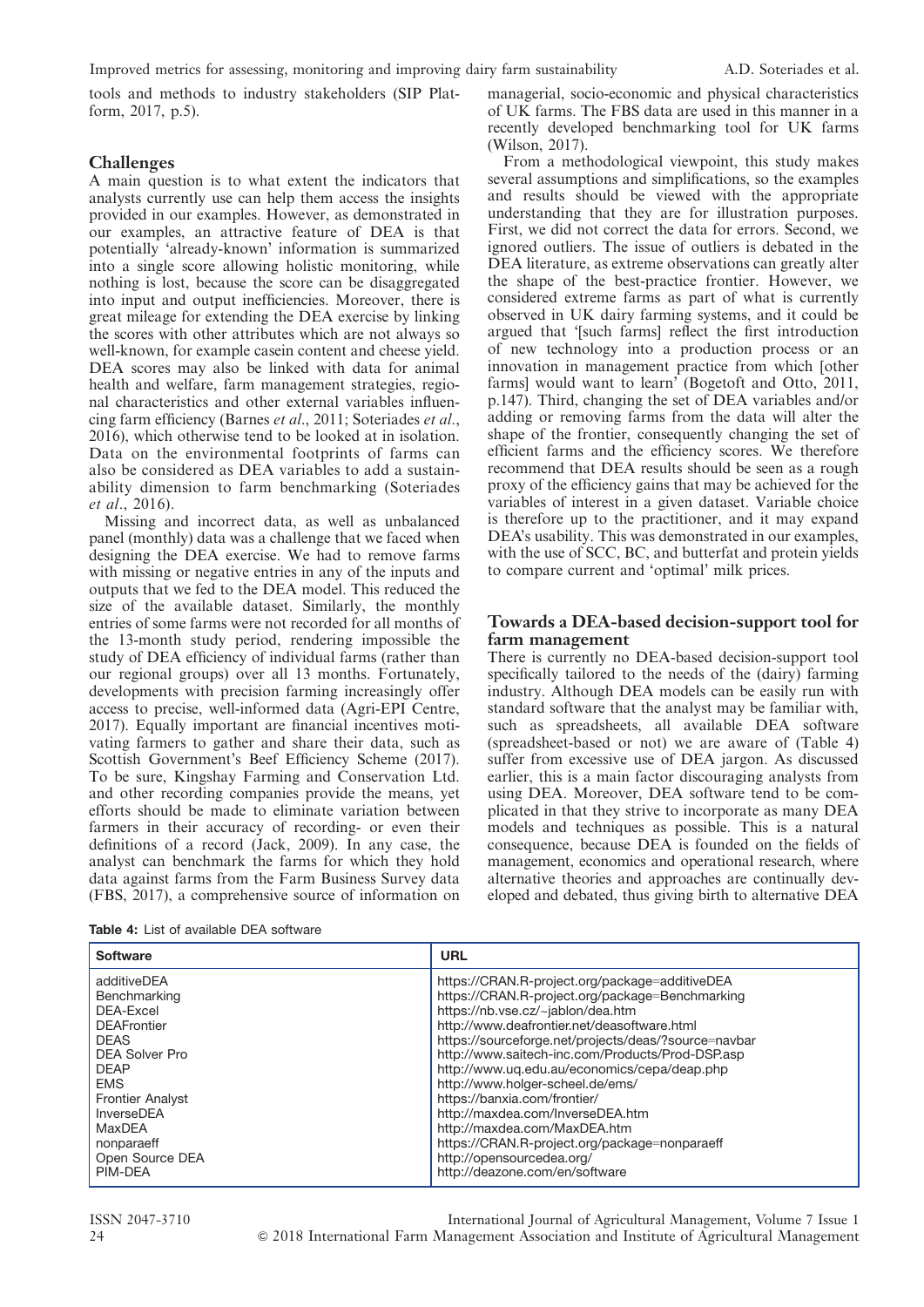models and methodologies to satisfy different needs (Bogetoft and Otto, 2011; Cooper et al., 2007). To be sure, this may be of little concern to the farm analyst, who would rather focus their mind on specific objectives that could be dealt with specific DEA models and methods.

That said, it would be bold to assume that the farm analyst would benchmark farms using DEA themselves. As discussed earlier, we are well-aware that our study is a premature and simplified introduction to DEA for farm benchmarking and that many issues were not addressed in our examples. We envisage that this study will evolve to the development of a DEA-based decision-support tool for farm management, following the guidelines in two recent and particularly inspiring papers on the design of decision-support systems for agriculture (Rose et al, 2016, 2018).

## 5. Conclusion

DEA can help identify inefficient producers as well as indicate the inputs and outputs in which the largest inefficiencies occur for each farm. That way DEA can help guide management actions through a variety of cost-saving and/or profit-making options for each farm. We showed that detection- and elimination- of input and output inefficiencies can notably increase milk price and reduce the costs of concentrate use for inefficient UK dairy farms. We also demonstrated three simple ways of studying efficiency change over time with DEA to help detect trends in the technical performance of different farms or farm groups. Our DEA exercise could be extended to include other important variables such as labour, fertilizer use, greenhouse gas emissions, nitrogen and phosphorous surpluses etc. to account for objectives relevant to both business management and the public good. This flexibility characterizing DEA increases its importance in the context of a post- 'Brexit' UK, where a significant challenge will be to improve competitiveness in the world market (BSAS, 2017).

## About the authors

A. D. Soteriades is a mathematician with a PhD in sustainable dairy farming (University of Edinburgh, Scotland's Rural College, French National Institute of Agricultural Research). His expertise is in farm benchmarking and sustainability metrics (including Life Cycle Assessment) with mathematical methods from the fields of operational research and statistics. He is currently a Postdoctoral Research Fellow in Bangor University, running UK dairy and beef farm intensification scenarios.

K. Rowland is a Senior Farm Services manager for Kingshay Farming & Conservation Ltd., Bridge Farm, West Bradley, Glastonbury, Somerset, UK. She specializes in data analysis of UK dairy production systems.

Prof. D. Roberts is Knowledge Exchange Director/ Regional Dean at Scotland's Rural College (SRUC), Dumfries, UK. His research interests are in Farm Management Research, especially dairy farming systems; Knowledge Exchange to a wide range of stakeholders including agricultural businesses, policy makers and the general public; and links between agriculture and school education at both primary and secondary level.

Prof. A. W. Stott is Interim Vice Principal Research at Scotland's Rural College (SRUC), Edinburgh, UK.

He heads SRUC's Future Farming Systems Research Group. His research interests are in whole-farm modeling and trade-offs in sustainable farming systems.

## Acknowledgement

A.D. Soteriades gratefully acknowledges financial support provided by the A.G. Leventis Foundation, SRUC, INRA (PHASE division), and the Welsh Government and Higher Education Funding Council for Wales through the Sêr Cymru National Research Network for Low Carbon, Energy and Environment (NRN-LCEE). A.W. Stott and D.J. Roberts were supported by the Scottish Government Environment, Agriculture and Food Strategic Research Programme. A warm thank you to three anonymous reviewers, as well as to R. Simpson and D. Forbes (Kingshay Farming and Conservation Ltd) for their invaluable comments.

## Competing interests

None.

#### Ethics statement

We hereby state that have paid due regard to ethical considerations relating to the work reported and the work contains no defamatory or unlawful statements.

## REFERENCES

- Agri-EPI Centre (2017). Agri-EPI Centre: The Agricultural Engineering Precision Innovation Centre. https://www.agriepicentre.com/ [accessed 4 May 2018].
- AHDB Dairy (2017). Milk Price Calculator. Agriculture and Horticulture Development Board. https://dairy.ahdb.org.uk/ market-information/milk-price-calculator [accessed 4 May 2018].
- AHDB Dairy (2014). Milkbench+ Evidence Report. Agriculture and Horticulture Development Board, Kenilworth. https://dairy. ahdb.org.uk/non\_umbraco/download.aspx?media=16646 [accessed 4 May 2018].
- Alltech E-CO2 (2017). Products & Services. http://www.allteche-co2.com/products-and-services/ [accessed 15 June 2017].
- Asmild, M., Paradi, J.C., Aggarwall, V. and Schaffnit, C. (2004). Combining DEA window analysis with the Malmquist index approach in a study of the Canadian banking industry. Journal of Productivity Analysis 21 (1) 67-89. doi:10.1023/B: PROD.0000012453.91326.ec
- Barnes, A.P., Rutherford, K.M.D., Langford, F.M. and Haskell, M.J. (2011). The effect of lameness prevalence on technical efficiency at the dairy farm level: an adjusted data envelopment analysis approach. Journal of Dairy Science 94 (11) 5449–5457. doi:10.3168/jds.2011-4262
- BASF (2012). AgBalance. BASF The Chemical Company. https://agriculture.basf.com/en/Crop-Protection/AgBalance. html [accessed 4 May 2018].
- Boehlje, M. and Eidman, V.R. (1984). Farm management. Wiley, New York.
- Bogetoft, P. and Otto, L. (2011). Benchmarking with DEA, SFA, and R. Springer, New York.
- Bowlin, W.F., Charnes, A., Cooper, W.W. and Sherman, H.D. (1984). Data envelopment analysis and regression approaches to efficiency estimation and evaluation. Annals of Operations Research 2 (1) 113–138. doi:10.1007/BF01874735
- Brockett, P.L., Golany, B. and Li, S. (1999). Analysis of intertemporal efficiency trends using rank statistics with an application evaluating the macro economic performance of OECD nations. Journal of Productivity Analysis 11 (2) 169– 182. doi:10.1023/A:1007788117626

International Journal of Agricultural Management, Volume 7 Issue 1 ISSN 2047-3710 & 2018 International Farm Management Association and Institute of Agricultural Management 25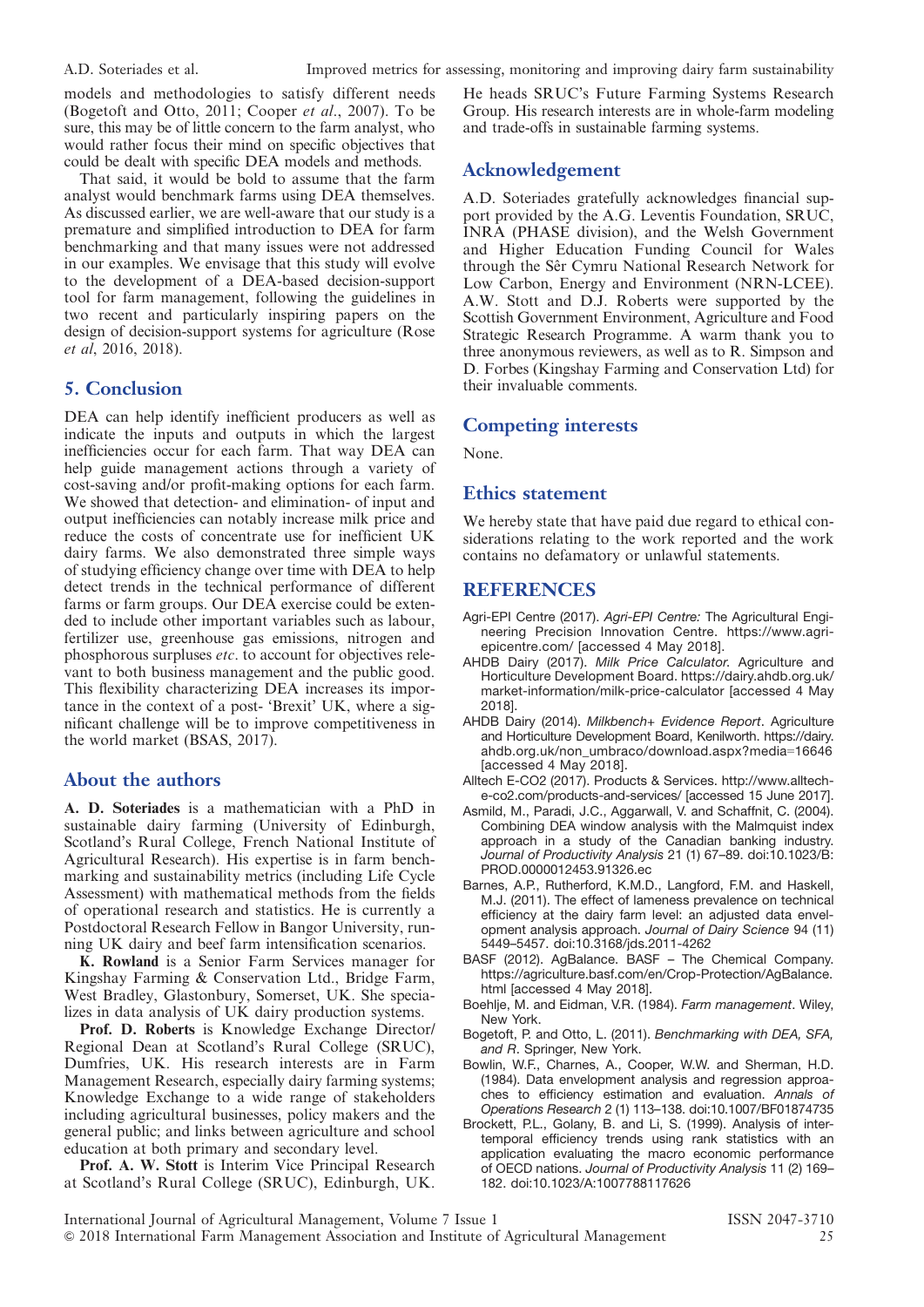- BSAS (2017). Challenges and opportunities facing UK livestock production and animal science research. British Society of Animal Science, Penicuik, UK. http://bsas.org.uk/sites/ default/files/bsas\_brexit\_briefing\_final\_2.pdf
- Castle, M.E. and Watkins, P. (1979). Modern milk production: its principles and applications for students and farmers. Faber and Faber, New York.
- Charnes, A., Cooper, W.W. and Rhodes, E. (1981). Evaluating program and managerial efficiency: an application of data envelopment analysis to program follow through. Management Science 27 (6) 668–697. doi:10.1287/mnsc.27.6.668
- Cooper, W.W., Seiford, L. and Tone, K. (2007). Data Envelopment Analysis. A comprehensive text with models, applications, references and DEA-Solver software. Springer Science +Business Media, LLC, New York.
- Emrouznejad, A. and Yang, G. (2018). A survey and analysis of the first 40 years of scholarly literature in DEA: 1978–2016. Socio-Economic Planning Sciences 61 4–8. doi:10.1016/ j.seps.2017.01.008
- FBS (2017). Farm Business Survey. http://www.farmbusiness survey.co.uk/ [accessed 4 May 2018].
- Fogarasi, J. and Latruffe, L. (2009). Technical efficiency in dairy farming: a comparison of France and Hungary in 2001-2006. Studies in Agricultural Economics 110 75–84. https://core. ac.uk/display/6499393
- Foresight (2011). The Future of Food and Farming. Final Project Report. The Government Office for Science, London. https:// www.gov.uk/government/uploads/system/uploads/attach ment\_data/file/288329/11-546-future-of-food-and-farmingreport.pdf
- Fraser, I. and Cordina, D. (1999). An application of data envelopment analysis to irrigated dairy farms in Northern Victoria, Australia. Agricultural Systems 59 (3) 267–282. doi:10.1016/ S0308-521X(99)00009-8
- Jack, L. (2009). Benchmarking in food and farming: creating sustainable change. Gower Publishing Limited, Farnham.
- Kingshay (2017). Kingshay Dairy Manager. https://www.dairy manager.net/DMHome [accessed 4 May 2018 2017].
- McKinsey & Company (2017). From research to consulting: analytics in the agriculture industry. http://www.mckinsey.com/ careers/meet-our-people/careers-blog/delphine [accessed 4 May 2018].
- Paradi, J.C. and Sherman, H.D. (2014). Seeking greater practitioner and managerial use of DEA for benchmarking. Data Envelopment Analysis Journal 1 (1) 29–55. doi:10.1561/103. 00000004
- R Core Team (2017). R: a language and environment for statistical computing. R Foundation for Statistical Computing, Vienna. https://www.r-project.org/ [accessed 4 May 2018].
- Rose, D.C., Parker, C., Fodey, J., Park, C., Sutherland, W.J. and Dicks, L.V. (2018). Involving stakeholders in agricultural decision support systems: improving user-centred design. International Journal of Agricultural Management 6 (3–4) 80–89. doi:10.5836/ijam/2017-06-80
- Rose, D.C., Sutherland, W.J., Parker, C., Lobley, M., Winter, M., Morris, C., Twining, S., Ffoulkes, C., Amano, T. and Dicks, L.V. (2016). Decision support tools for agriculture: towards effective design and delivery. Agricultural Systems 149 165– 174. doi:10.1016/j.agsy.2016.09.009
- SAC Consulting (2017). AgRe Calc. http://www.agrecalc.com/ [accessed 4 May 2018].
- Scottish Government (2017). Beef Efficiency Scheme. https:// www.ruralpayments.org/publicsite/futures/topics/all-schemes/ beef-efficiency-scheme/ [accessed 4 May 2018].
- SIP Platform (2017). The newsletter of the Sustainable Intensification Research Platform. Issue 7 - Autumn 2017. http:// www.siplatform.org.uk/sites/default/files/newsletter\_pdf/ SIPSCENE\_7th\_Edition\_FINAL.pdf [accessed 4 May 2018].
- Soteriades, A.D. (2017). additiveDEA. https://cran.r-project.org/ package=additiveDEA [accessed 4 May 2018].
- Soteriades, A.D. (2016). Trade-offs in sustainable dairy farming systems. The University of Edinburgh, Edinburgh. https:// www.era.lib.ed.ac.uk/handle/1842/18753
- Soteriades, A.D., Faverdin, P., March, M. and Stott, A.W. (2015). Improving efficiency assessments using additive data envelopment analysis models: an application to contrasting dairy farming systems. Agricultural and Food Science 24 (3) 235–248. http://ojs.tsv.fi/index.php/AFS/article/view/49446
- Soteriades, A.D., Faverdin, P., Moreau, S., Charroin, T., Blanchard, M. and Stott, A.W. (2016). An approach to holistically assess (dairy) farm eco-efficiency by combining life cycle analysis with data envelopment analysis models and methodologies. Animal 10 (11) 1899–1910. doi:10.1017/S175 1731116000707
- Tsutsui, M. and Goto, M. (2009). A multi-division efficiency evaluation of U.S. electric power companies using a weighted slacks-based measure. Socio-Economic Planning Sciences 43 (3) 201–208. doi:10.1016/j.seps.2008.05.002
- Wilson, P. (2017). Science, Policy and Practice Note 8. Benchmarking Sustainable Intensification. http://www.siplatform. org.uk/sites/default/files/imce\_uploads/Note%208%20%27 Benchmarking%27.pdf [accessed 4 May 2018].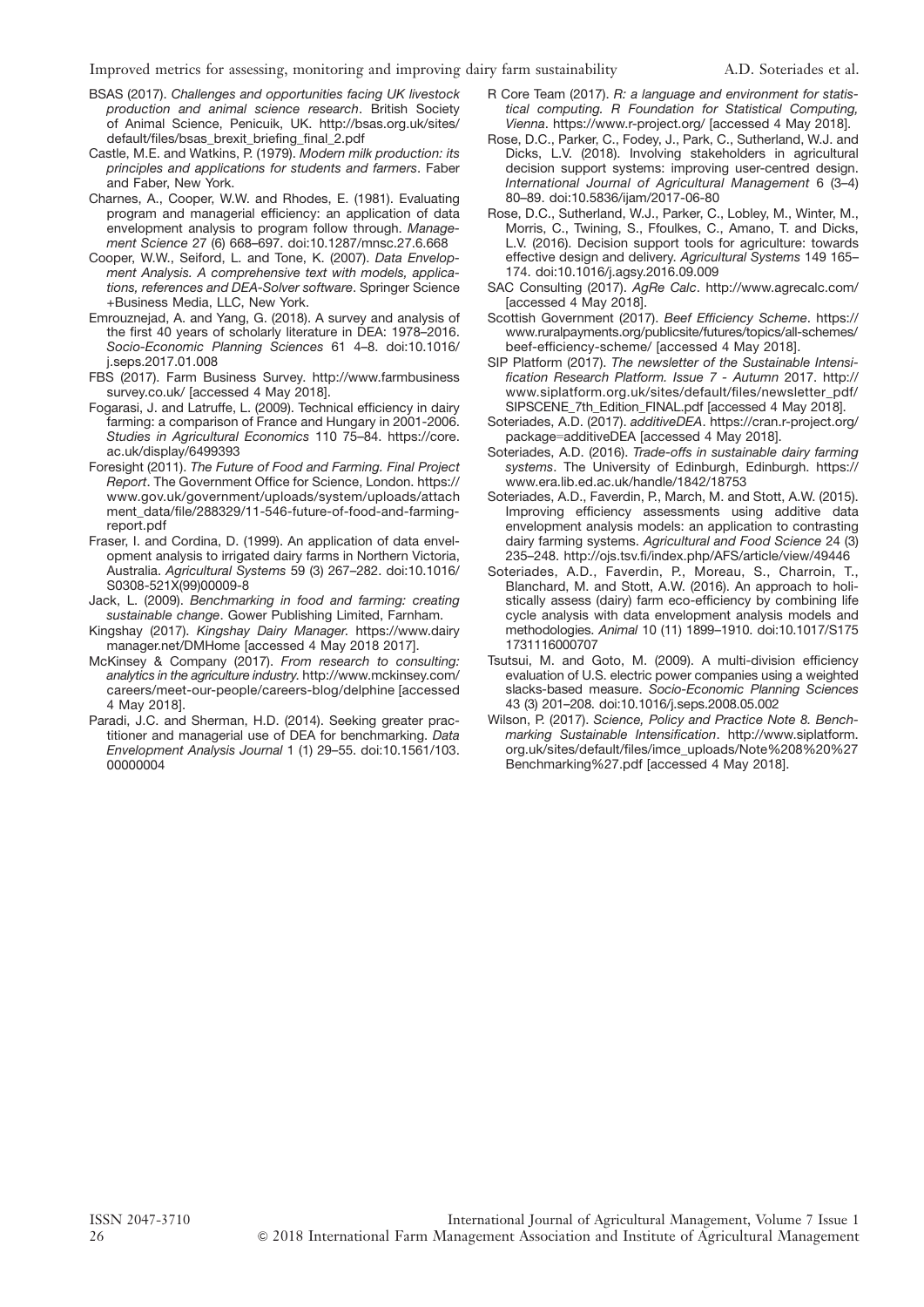## 6. Appendices

#### Appendix A: which efficient farms serve as benchmarks for farm G?

Farm G could be benchmarked against, say, efficient farm C or D (Figure 1). On the other hand, it could be benchmarked against a virtual farm represented by a point lying on, say, segment CD. In any case, the benchmark farm's input can be represented by a linear combination of the inputs of farms C and D. Similarly, the benchmark farm's output can be represented by a linear combination of the outputs of farms C and D. We can express these linear combinations mathematically as follows:

$$
x_{\text{Ben}} = \lambda_C x_C + \lambda_D x_D \tag{1a}
$$

$$
y_{\text{Ben}} = \lambda_{\text{Cyc}} + \lambda_{\text{DVD}} \tag{1b}
$$

where  $x_{Ben}, x_C, x_D$  are the inputs of the benchmark farm, farm C and farm D respectively;  $y_{Ben}, y_C, y_D$  are the outputs of the benchmark farm, farm C and farm D respectively; and  $\lambda_C$ ,  $\lambda_D$  are semi-positive variables whose values are calculated by the DEA model. The values of these lambda variables provide information on which farms serve as benchmarks for farm G. For example, if  $\lambda_C = 1$  and  $\lambda_D = 0$ , then farm C is the benchmark of farm G. If  $\lambda_C = 0$  and  $\lambda_D = 1$ , then farm D is the benchmark of farm G. However, if  $\lambda_c = 0.1$ and  $\lambda_D = 0.9$ , then the benchmark of farm G is a virtual farm with input  $0.1x_C + 0.9x_D$  and output  $0.1y_C + 0.9y_D$ .

We note that farm D plays a larger role in the formation of the virtual benchmark because its lambda value is much larger than that of farm C. In other words, farm D contributes to the formation of the virtual benchmark more 'intensively' than farm C. Therefore, the lambdas are referred to as intensity variables in the DEA literature. In this study, the term benchmark variables will be used instead.

Now note that, as mentioned above, the benchmark variables are calculated by the DEA model, hence the model does not 'know' a priori which facet of the frontier farm G is benchmarked against. Therefore, formulas (1a) and (1b) are more appropriately expressed as follows:

$$
x_{Ben} = \lambda_A x_A + \lambda_B x_B + \lambda_C x_C + \lambda_D x_D
$$

$$
+ \lambda_E x_E + \lambda_F x_F + \lambda_G x_G
$$
 (2a)

$$
y_{Ben} = \lambda_A y_A + \lambda_B y_B + \lambda_C y_C + \lambda_D y_D + \lambda_E y_E
$$

$$
+\lambda_F y_F + \lambda_G y_G \tag{2b}
$$

where  $\lambda_A + \lambda_B + \lambda_C + \lambda_D + \lambda_E + \lambda_F = 1$ . In formulas (2a) and (2b), the benchmark farm is indicated by those benchmark variables that have non-zero values. Efficient farms serve as benchmarks of themselves, e.g. for farm B we have that  $\lambda_B = 1$  and  $\lambda_A = \lambda_C = \lambda_D =$  $\lambda_E = \lambda_F = \lambda_G = 0$ . Note that the condition that the sum of lambdas equals 1 safeguards that the DEA model accounts for economies of scale. This is important when both small and large farms are present in the dataset, as was the case with the sample data. This condition is known as variable returns to scale specification. Other

returns to scale specifications are available when needed, see Cooper et al. (2007).

Based on the above insights, we will demonstrate how the DEA model identifies benchmark farms for each farm in the sample. It is obvious that benchmark farms use at the most the same amount of inputs as the farm under evaluation, say farm G. Similarly, they produce at least the same amount of outputs as farm G. Therefore, we demand that

$$
x_{Ben} = \lambda_A x_A + \lambda_B x_B + \lambda_C x_C + \lambda_D x_D
$$
  
+  $\lambda_E x_E + \lambda_F x_F + \lambda_G x_G \le x_G$  (3a)  

$$
y_{Ben} = \lambda_A y_A + \lambda_B y_B + \lambda_C y_C + \lambda_D y_D
$$
  
+  $\lambda_E y_E + \lambda_F y_F + \lambda_G y_G \ge y_G$  (3b)

Formulas (3a) and (3b) simply tell us that the benchmark farm cannot be using more input and be producing less output than G. For instance, we could have that  $x_{Ben} = 0x_A + 0x_B + 1x_C + 0x_D + 0x_E + 0x_F + 0$  $0x_G = x_C \le x_G$  and similarly  $y_{Ben} = y_C \le y_G$ . In this case, the benchmark for farm G is C. Alternatively, we could have that  $x_{Ben} = 0.08x_A + 0x_B + 0.67x_C + 0x_D + 0.25$  $x_E + 0x_F + 0x_G \le x_G$  And  $y_{Ben} = 0.08y_A + 0y_B + 0.67y_C$  $+0y_D + 0.25y_E + 0y_F + 0y_G \le y_G$ . In this case, the benchmarks for farm G are farms A, C and E.

#### Appendix B: how does the additive model calculate efficiency?

Another way to interpret formulas (3a) and (3b) is that an inefficient farm such as G exhibits excess in its input and shortfall in its output relatively to its benchmark. The excess in inputs and shortfall in outputs represent the inefficiencies that G exhibits in its inputs and outputs. We denote input and output inefficiency as  $s_G^-$  and  $s_G^+$ respectively, with  $s_G^-, s_G^+ \geq 0$ . These inefficiencies are central to the way that additive DEA models calculate efficiency. Before expanding on this, first note that  $s_G^- = x_G - x_{Ben}$  and  $s_G^+ = y_{Ben} - y_G$  so formulas (3a) and (3b) can be re-expressed for farm G as follows:

$$
x_G = (\lambda_A x_A + \lambda_B x_B + \lambda_C x_C + \lambda_D x_D + \lambda_E x_E
$$
  
+  $\lambda_F x_F + \lambda_G x_G + \lambda_{\overline{G}}$  (4a)

$$
y_G = (\lambda_A y_A + \lambda_B y_B + \lambda_C y_C + \lambda_D y_D + \lambda_E y_E
$$
 (4b)

$$
+\lambda_F y_F + \lambda_G y_G) - s_o^+ \tag{4b}
$$

Using formulas (4a) and (4b) as constraints of a mathematical optimization problem, the additive model seeks the maximal sum of input and output inefficiencies  $s_{\mathcal{G}}^- + s_{\mathcal{G}}^+$  that farm G can exhibit (hence the term 'additive'):

$$
Maximize (s_G^- + s_G^+) \tag{5a}
$$

subject to

$$
x_G = (\lambda_A x_A + \lambda_B x_B + \lambda_C x_C + \lambda_D x_D + \lambda_E x_E
$$
  
+  $\lambda_F x_F + \lambda_G x_G + s_G$  (5b)

$$
y_G = (\lambda_A y_A + \lambda_B y_B + \lambda_C y_C + \lambda_D y_D + \lambda_E y_E
$$
  
+  $\lambda_F y_F + \lambda_G y_G$ ) -  $s_c^+$  (5c)

$$
\lambda_4 + \lambda_5 + \lambda_6 + \lambda_7 + \lambda_8 + \lambda_9 = 1
$$
 (5d)

$$
P_1 + P_2 + P_3 + P_4 + P_5 + P_6
$$

$$
\lambda_A, \lambda_B, \lambda_C, \lambda_D, \lambda_E, \lambda_F, \lambda_G, s_G^-, s_G^+ \ge 0 \tag{5e}
$$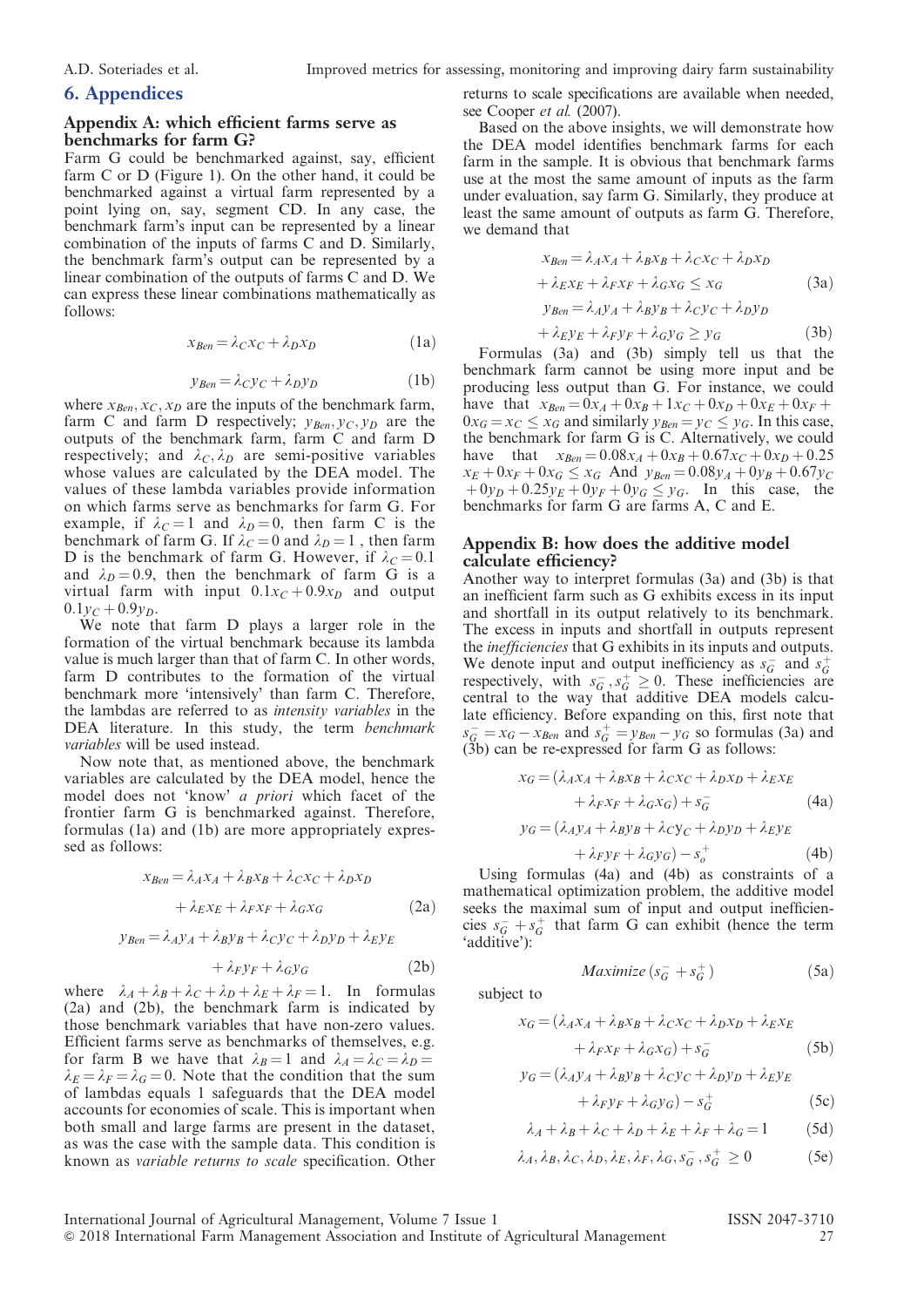Problem (5a)-(5e) finds the optimal values for the inefficiencies and benchmark variables maximizing  $s_G^- + s_G^+$  and projects farm G onto point C on the frontier (i.e.  $\lambda_c = 1$  and all other lambdas are zero). See Figure 2 for a visual representation of problem (5a)-(5e) for farm G.

Now we point out some shortcomings of the additive model and propose adjustments to enhance its applicability in the context of dairy farm efficiency. Note that the optimal sum  $s_{\mathcal{G}}^{-*} + s_{\mathcal{G}}^{+*}$  (\*\*) denotes optimality), i.e. the score of the additive model for farm G, represents the maximal sum of inefficiencies in inputs and outputs that G exhibits. This has three drawbacks: (i) the additive model produces a score of total inefficiency rather than efficiency; (ii) the inefficiency score is not readily interpretable as it represents a sum of inefficiencies in inputs and outputs potentially measured in different units. For instance, the sum of inefficiency in milk production plus inefficiency in fertilizer use is clearly not intuitive; consequently, (iii) the optimal solution is affected by the different measurement units in which inputs and outputs are measured.

Problems (ii)-(iii) can be easily overcome by replacing the sum in (5a) with

$$
\frac{s_G^-}{x_G} + \frac{s_G^+}{y_G} \tag{6}
$$

In (6) the different measurement units cancel because the inefficiencies are scaled by the actual input and output. In other words, the sum in (6) is units invariant and thus deals with problem (iii). The sum in (6) is interpreted as the proportion in input excess in  $x_G$  plus the proportion in output shortfall relatively to  $y<sub>G</sub>$ . In more detail, a ratio of, say  $\frac{s_G}{x_G} = 0.60$  means that the input of farm G is in excess by 60%, i.e. it could be using  $x_G - s_G^- = x_G - 0.60x_G = 0.40x_G = 40\%$  of its input  $x_G$ .<br>On the output side, a ratio of  $\frac{s_G^+}{y_G} = 0.60$  means that farm G could be producing  $y_G + s_G^+ = y_G + 0.60y_G =$  $1.60y_G = 160\%$  of its output  $y_G$ .

However, we are still faced with problem (i), although this can also be easily dealt with. First note from (5b) that  $s_G^-$  cannot exceed  $x_G$ , i.e.,  $\frac{s_G^-}{x_G} \leq 1$ . However, we note from (5c) that this is not the case with  $s_G^+$ , i.e. we may have that  $\frac{s_G^-}{y_G} > 1$ . Nevertheless, in real life applications it might be unreasonable to have output slacks larger than the actual output because in such a case the farm under evaluation would have to at least double its output to become efficient- an enormous increase. Hence, we may demand that  $s_G^+ \leq b_G$ , where is an upper bound defined by the user, with  $b_{G} \leq y_G$  (Cooper *et al.*, 2007, ch.13). By safeguarding that  $\frac{s_G}{x_G} \leq 1$  And  $\frac{s_G}{y_G} \leq 1$ , we have for the optimal solution to (5a)-(5e) that  $0 \le \frac{1}{2}$  $\left(\frac{s_{G}^{-*}}{x_{G}} + \frac{s_{G}^{+*}}{y_{G}}\right) \leq 1$ and so

$$
0 \le 1 - \frac{1}{2} \left( \frac{s_G^{-*}}{x_G} + \frac{s_G^{+*}}{y_G} \right) \le 1 \tag{7}
$$

Thus, the *inefficiency* score (6) is converted to an *efficiency* score  $(7)$  that is bounded by 0 and 1, with 1

indicating full efficiency (zero input and output inefficiencies) and a score less than 1 indicating inefficiency (non-zero input and output inefficiencies). The adjusted additive model for farm G becomes:

Minimize 
$$
\left[1 - \frac{1}{2} \left( \frac{s_G^-}{x_G} + \frac{s_G^+}{y_G^-} \right) \right]
$$
 (8a)

subject to

$$
x_G = (\lambda_A x_A + \lambda_B x_B + \lambda_C x_C + \lambda_D x_D + \lambda_E x_E
$$
  
+  $\lambda_F x_F + \lambda_G x_G$ ) +  $s_G^-$  (8b)

$$
y_G = (\lambda_A y_A + \lambda_B y_B + \lambda_C y_C + \lambda_D y_D + \lambda_E y_E
$$

$$
+\lambda_F y_F + \lambda_G y_G) - s_G^+ \tag{8c}
$$

$$
\lambda_A + \lambda_B + \lambda_C + \lambda_D + \lambda_E + \lambda_F + \lambda_G = 1 \tag{8d}
$$

$$
s_G^+ \le b_G \tag{8e}
$$

$$
b_G \le y_G \tag{8f}
$$

$$
\lambda_A, \lambda_B, \lambda_C, \lambda_D, \lambda_E, \lambda_F, \lambda_G, s_G^-, s_G^+ \ge 0 \tag{8g}
$$

#### Appendix C: the general case

We consider the general case where there are dairy farms each using inputs to produce outputs, denoted as  $x_i(i = 1, \ldots, m)$  and  $y_r(r = 1, \ldots, s)$  respectively. The efficiency score for the farm under evaluation, denoted as  $FARM<sub>O</sub>$ , is given by the following generalization of problem (8a)-(8g):

$$
\rho^* = \text{Minimize}_{\lambda_j, s_{io}, s_{ro}} \left[ 1 - \frac{1}{m+s} \left( \sum_{i=1}^m \frac{s_{io}}{x_{io}} + \sum_{r=1}^s \frac{s_{ro}}{y_{ro}} \right) \right] (9a)
$$

subject to

$$
x_{io} = \sum_{j=1}^{n} x_{ij} \lambda_j + s_{io}, i = 1, ..., m
$$
 (9b)

$$
y_{ro} = \sum_{j=1}^{n} y_{rj} \lambda_j - s_{ro}, r = 1, ..., s
$$
 (9c)

$$
\sum_{j=1}^{n} \lambda_j = 1 \tag{9d}
$$

$$
s_{ro} \le b_{ro}, r = 1, \dots, s \tag{9e}
$$

$$
b_{ro} \leq y_{ro}, r = 1, \dots, s \tag{9f}
$$

 $s_{io}, s_{ro}, \lambda_i \geq 0 (i = 1, \ldots, m, r = 1, \ldots, s, j = 1, \ldots, n)$ (9g) where  $x_{io}$  and  $y_{ro}$  are the inputs and outputs of  $FARM<sub>O</sub>$ respectively;  $s_{io}$  and  $s_{ro}$  are the input and output inefficiencies of FARM<sub>O</sub> respectively; and  $b_{ro}$  is the user-defined upper bound of  $s_{ro}$ .

#### Appendix D: fixed variables

Fixed inputs and outputs can be included in model (9a)- (9g) by adding the following two constraints:

$$
x_{ko}^{fixed} \ge \sum_{j=1}^{n} x_{kj}^{fixed} \lambda_j, k = 1, ..., \text{ number of fixed inputs (9h)}
$$

$$
y_{lo}^{fixed} \le \sum_{j=1}^{n} y_{lo}^{fixed} \lambda_j, l = 1, ..., \text{ number of fixed outputs (9i)}
$$